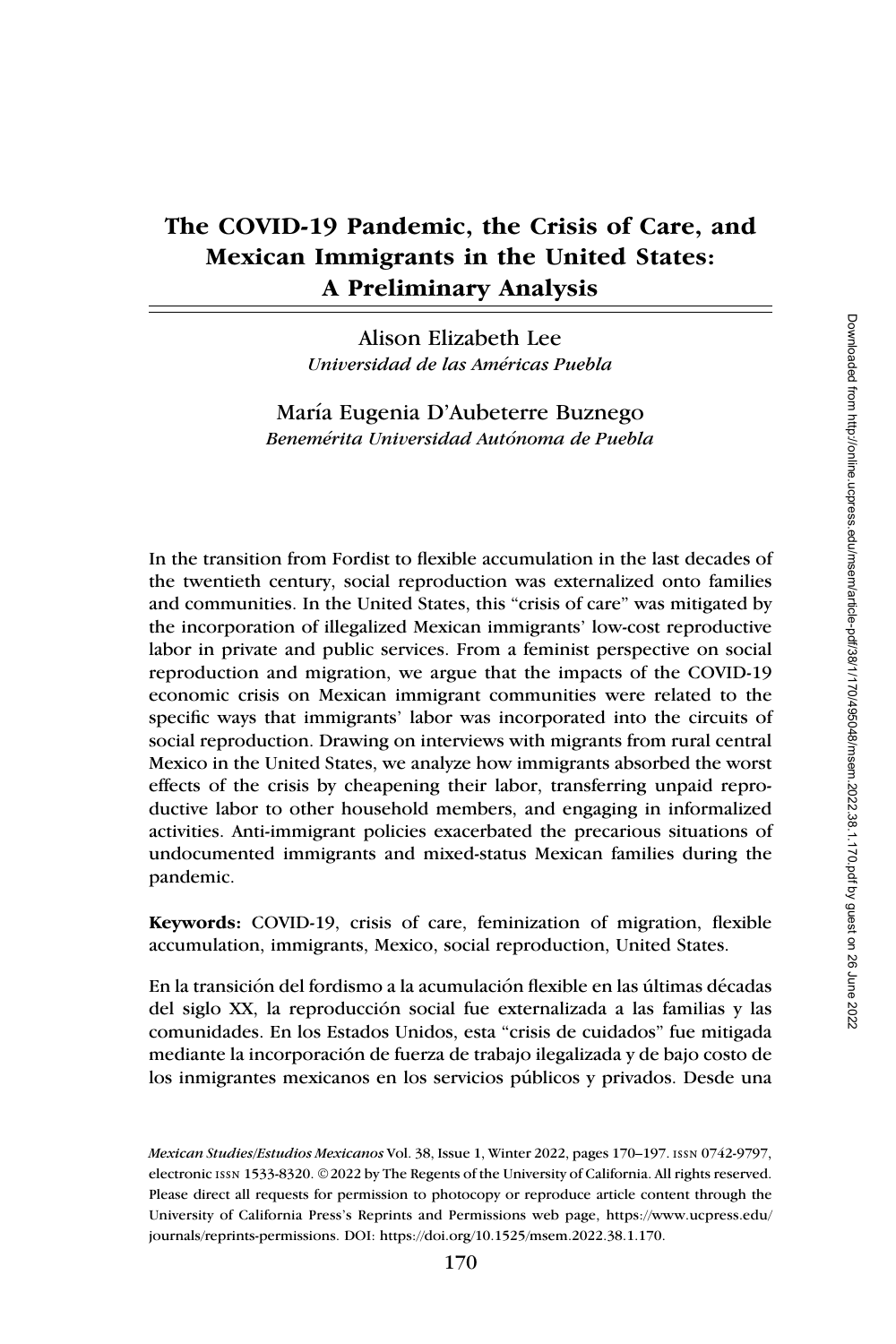perspectiva feminista de la reproducción social y la migración, argumentamos que los impactos de la crisis económica del COVID-19 en las comunidades de inmigrantes mexicanos estuvieron mediados por la manera en que la fuerza laboral inmigrante fue incorporada en los circuitos de reproduccion social. Utilizando entrevistas con migrantes del centro de ´ México establecidos en Estados Unidos, analizamos cómo los inmigrantes absorbieron los peores efectos de la crisis abaratando su mano de obra, delegando trabajo reproductivo a otros miembros del hogar y emprendiendo actividades económicas informales. Las políticas antinmigrantes exacerbaron la precariedad de las familias mexicanas indocumentadas y de estatus mixto durante la pandemia.

Palabras clave: acumulación flexible, COVID-19, crisis de cuidados, Estados Unidos, feminización de la migración, inmigrantes, México, reproducción social.

My claim ... is that *every* form of capitalist society harbors a deepseated social-reproductive "crisis tendency" or "contradiction." On the one hand, social reproduction is a condition of possibility for sustained capital accumulation; on the other hand, capitalism's orientation to unlimited accumulation tends to destabilize the very processes of social reproduction on which it relies.

—Fraser 2017, 22 (emphasis in the original)

## Introduction

The health and economic crisis unleashed by the spread of COVID-19 around the world had significant impacts on immigrant communities.<sup>1</sup> In this article, we aim to understand how this crisis affected Mexican immigrant populations on the East Coast of the United States. We undertake this analysis to reveal how the hardships experienced by immigrants are not only a reflection of the general crisis that affected many workers but are also related to the specific ways that immigrants' employment sustains the circuits of social reproduction. Through a feminist perspective on social reproduction and migration, we argue that the impact of the COVID-19 economic crisis on immigrants cannot be fully understood without grasping how Mexican immigrants have come to play a central role in mitigating

1. The authors thank the Pahuatecos/as and Zapotitecos/as who shared their experiences with us during these very difficult times. We are indebted to their generosity of spirit and grateful for the trust they placed in us. We would also like to thank Christian Zlolniski and an anonymous reviewer for helpful comments on an earlier draft of this paper. All errors are our own.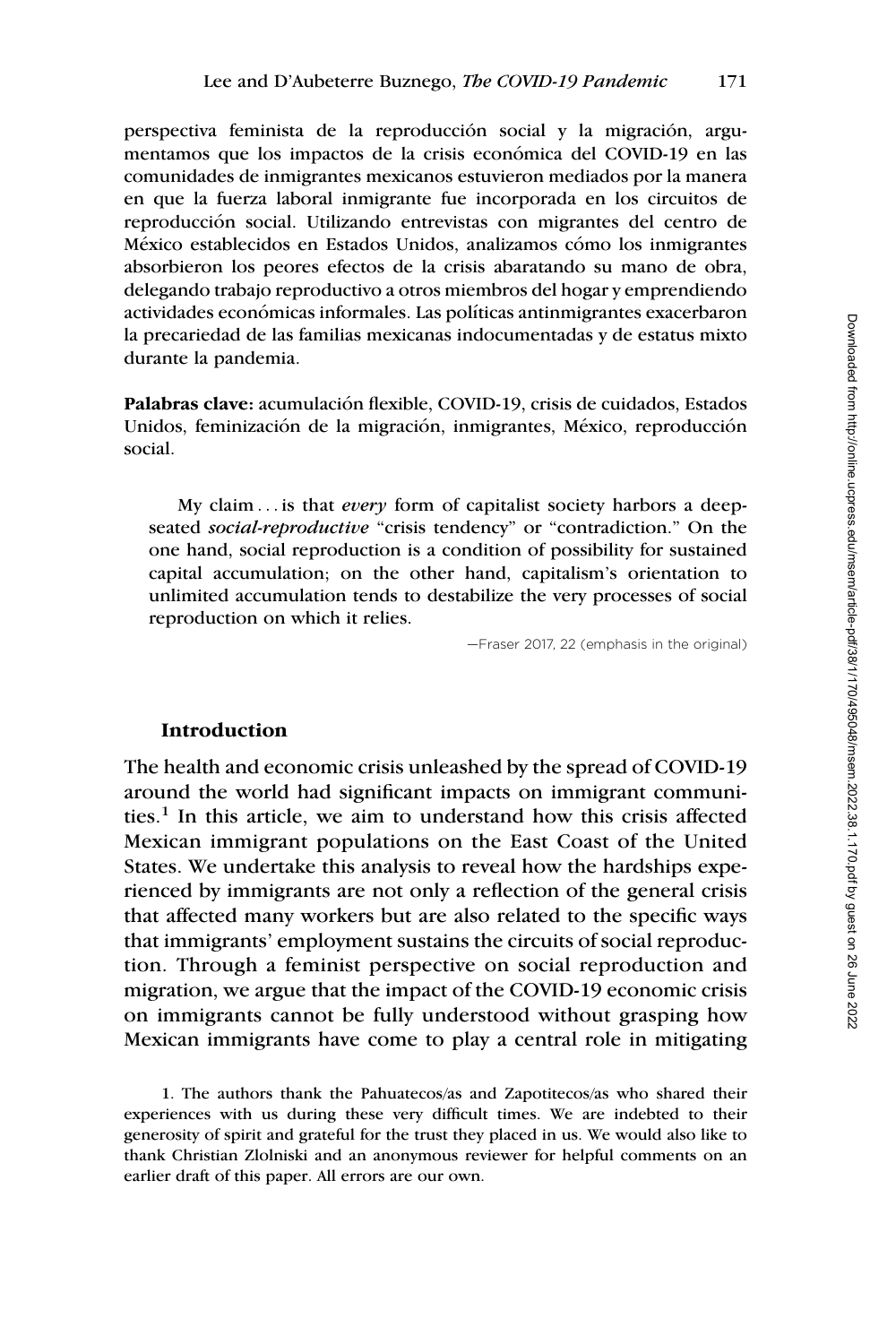the "crisis of care" (Fraser 2017) in the United States over the last three decades.

The Great Recession's (2007–9) impact on Mexican immigrants forms the departure point for the present analysis. This last crisis, along with increased border enforcement, massive deportations, and changes to labor markets, led to significant changes in migratory flows between Mexico and the United States (Levine 2015; Massey 2012; Villarreal 2014). After decades of accelerated growth, Mexican migration to the United States declined, and return migration increased, resulting in a "below net-zero" migration pattern (Passel, Cohn, and Gonzalez-Barrera 2012; Passel and Cohn 2019). Beyond these macro changes, however, it became clear that the Great Recession's impact on immigrants was uneven, given the differential effects of the crisis on the labor markets in which they were concentrated. The pattern of labor-market insertion was itself the result of the feminization of migration and changes in the organization of social reproduction in the previous decades (D'Aubeterre Buznego, Lee, and Rivermar Pérez 2020).

These insights inform our preliminary analysis of the COVID-19 economic crisis, whose impact on society—and on the Mexican immigrants whom we have followed for more than a decade—has been very different than that of the Great Recession. Due to the socialdistancing measures implemented in 2020 to stem the spread of the coronavirus, workers in service sectors were severely impacted. We believe that the differential impacts on immigrants during these two economic crises must be understood in the historical context of how immigrants have played a key role in social reproduction in the United States. The fact that a significant portion of reproductive labor is illegalized and racialized underscores the precarious foundation of the social-reproductive circuits that sustain life. The COVID-19 health and economic crises disrupted the already precarious circuits of social reproduction, causing major problems for immigrants employed in these sectors. This revealed, simultaneously, immigrants' vulnerability and capital's dependence upon them. It was also evidence of how capital accumulation undermines the processes upon which it depends, as alluded to in the epigraph of this article.

To develop our argument, our paper is divided into five sections. First, we provide a brief overview of our fieldwork in central Mexico and on the US East Coast. Next, we present our analytical framework that explains the historical context of migration crucial to understanding the impacts of crisis—first, the Great Recession and, later, COVID-19—on migrant communities. Third, we discuss how COVID-19 disrupted immigrant employment in New York City and Durham,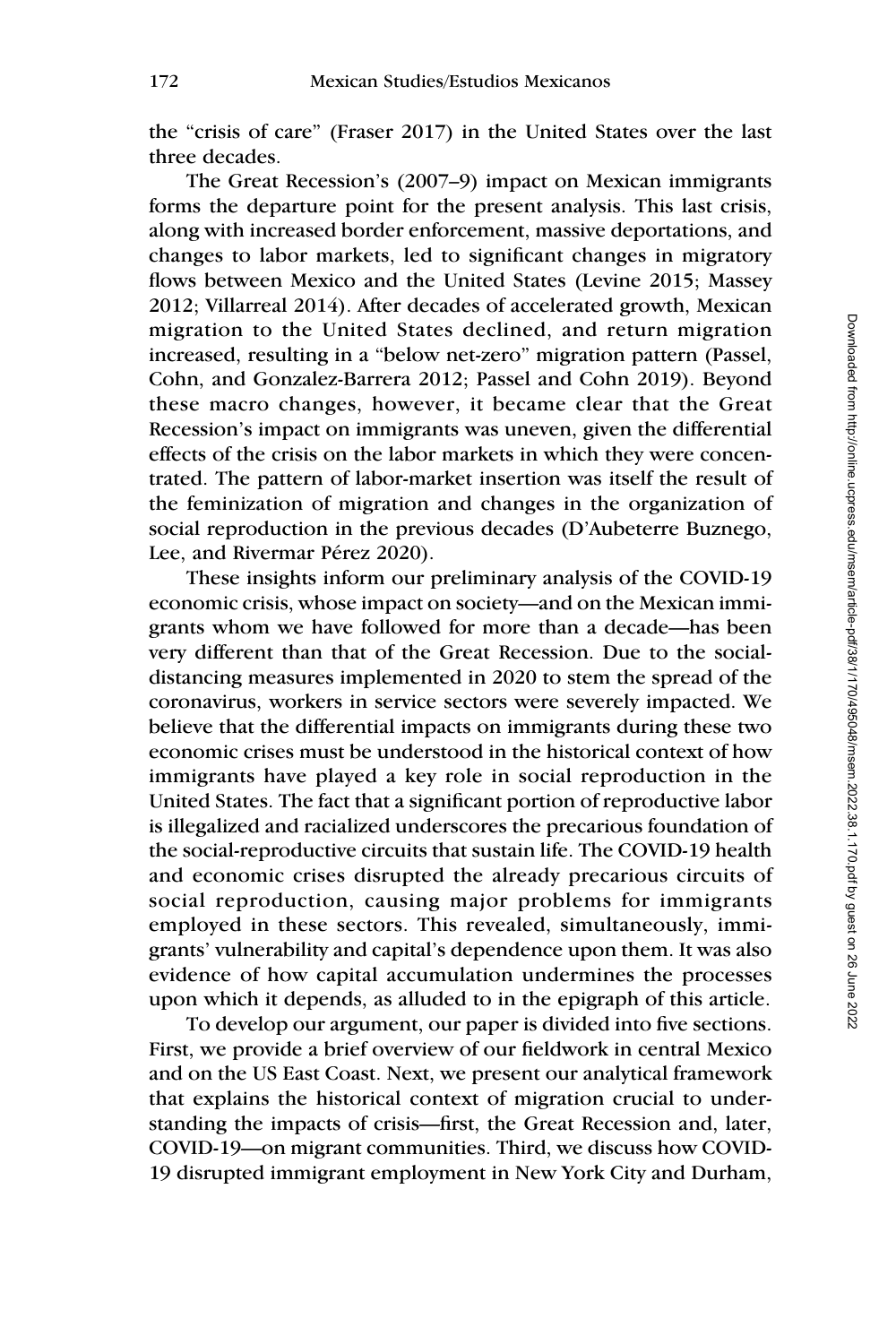North Carolina, in the spring and summer of 2020, the first peak of the pandemic on the US East Coast. In the fourth section, we describe the disruptions to the circuits of social reproduction during COVID-19 and some of the ways immigrants attempted to survive the COVID-19 crisis. We argue that this revealed the fragility of capital's attempts to mitigate the crisis of care with illegalized immigrant labor. In the conclusions, we consider the different impacts of the Great Recession and the COVID-19 crisis on immigrants in order to deepen our understanding of the connections among the feminization of migration and the social-reproductive crisis in the United States.

## Research Methods

The analysis we present in this paper is based on long-term ethnographic research in two rural towns in the central Mexican state of Puebla: Pahuatlán de Valle in the Sierra Norte and Zapotitlán Salinas in the Mixtec region. Surveys, interviews, and participant observation conducted in the towns in the 2000s examining the emergence of migration and its impact on different dimensions of daily life were used to construct a more systematic comparison of the Great Recession's impacts in Pahuatlán and Zapotitlán beginning in  $2010<sup>2</sup>$  We applied a modified version of the Mexican Migration Project's Ethnosurvey to households in Pahuatlán (20% sample) and Zapotitlán (25% sample), conducted interviews among return migrants, and followed sixteen households for eighteen months in each town to register how they were impacted by and how they adapted to the Great Recession. Shorter periods of fieldwork were carried out in Durham, North Carolina (2013, 2014), and New York City (2014), the principle destination of Pahuatecos/as and Zapotitecos/as respectively. To understand the impacts of the COVID-19 crisis on immigrants in the United States, we used data from the US Bureau of Labor Statistics for Durham and New York City, and phone interviews with a nonrepresentative sample of contacts in Durham and New York City conducted during the summers of 2020 and 2021.

# Migration from Central Mexico to the US East Coast and the Feminization of Migration

Rapidly accelerating migratory flows to the East Coast of the United States emerged in Pahuatlán de Valle and Zapotitlán Salinas in the

2. Fieldwork from 2010 to 2013 was supported by the Mexican National Science and Technology Council (CONACYT) under grant CV-22008-01-001022222.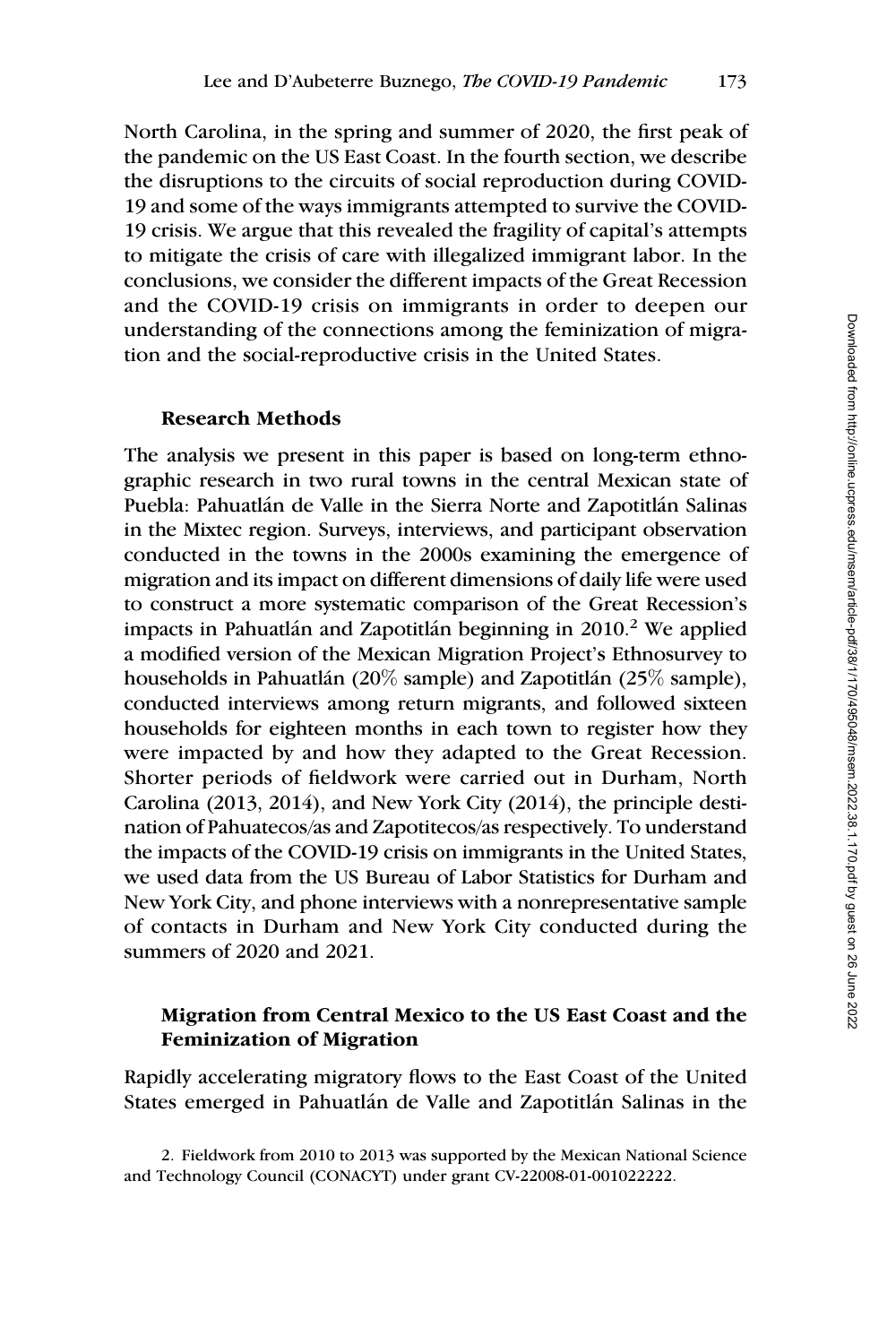late 1980s and early 1990s (D'Aubeterre Buznego, Lee, and Rivermar Pérez 2020). The growth of these flows mirrored national trends: in the 1990s, migration increased ten times compared with the preceding decades (Arroyo-Alejandre, Berumen-Sandoval, and Rodríguez-Álvarez 2010; BBVA Bancomer and CONAPO 2014), fueled by the proliferation of migratory flows originating in central and southern Mexico (Binford 2004; Garrido 2004; Mestries 2013; Rus and Rus 2014). Pahuatlán and Zapotitlán experienced the loss of viability of productive activities and a rapid transition to a service economy. Like many towns in the region, the expulsion forces of the neoliberal agenda were imposed over the historical forces that had retained these populations in Mexico.

These new migratory flows from Mexico emerged in the context of the progressive orientation of the country's economy toward the exterior, under the pressure of austerity dictated by the International Monetary Fund to alleviate the weight of debt. Under this imperative during the last third of the previous century, successive neoliberal governments in Mexico promoted the country's opening to foreign capital through the adoption of generous fiscal policies and the deregulation of financial flows and labor markets. The elimination of tariffs on imported equipment and consumer goods (especially corn) and the increased state support of agricultural export enclaves (fruit, flowers, vegetables) represented a significant blow to small and medium producers unable to transform their production to adapt to the new global agricultural order (Fitting 2011; Rubio 2008). The signing of the North American Free Trade Agreement in 1994 was a critical moment in the process of the neoliberalization of rural Mexico initiated in the 1970 (Appendini 2001; Binford 2004; Otero 2011). With cuts to social expenditures and the privatization of strategic state enterprises, the transfer of resources to households was reduced, dismantling the already weak social protections for subsistence producers, artisans, and small rural industries in the form of subsidies. The fall of real wages, the loss of urban jobs in central Mexico filled by workers from rural areas (Escobar Latapí 1993; Otero 2011), and the devaluation of the peso in 1994 sealed the economic debacle at the end of the last century.

These transformations in the rural sector resulted in specific changes in Pahuatlán and Zapotitlán. In 1990, almost  $60\%$  of the population of Pahuatl´an was concentrated in the primary sector; in 2010, this percentage fell to  $41\%$ . Between 1960 and 1970, 70% of the municipality's population was concentrated in family-based coffee production with seasonal employment as agricultural workers or in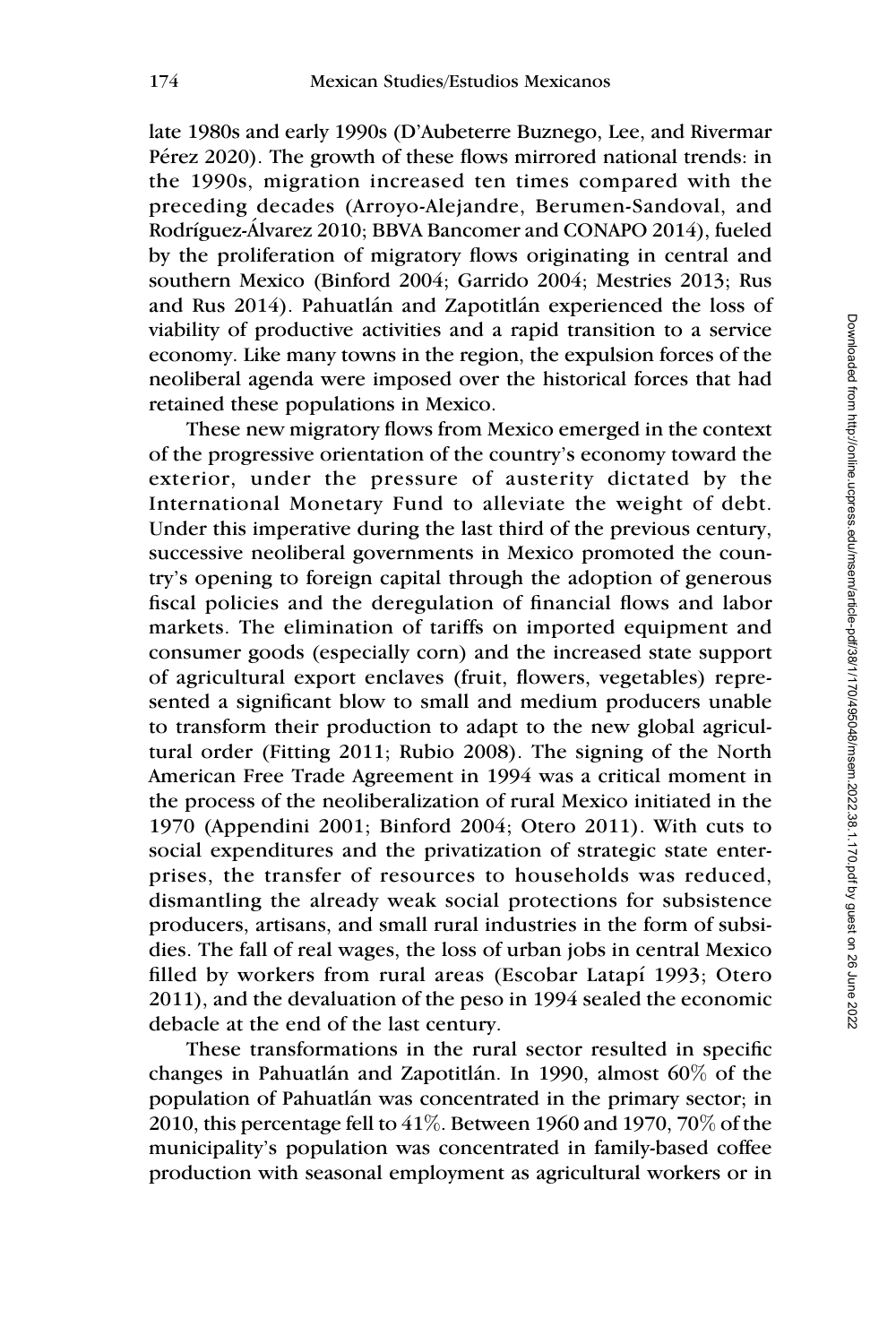the production of basic grains. In 2010, only  $42\%$  was involved in this sector (INEGI 1990, 2010; Secretaria de Industria y Comercio 1963, 1973). Without social protections, producers could not contend with the fluctuations in prices, unpaid debts, maintenance of fields, and the economic fallout from crop losses. Remittances from Durham, combined with the income generated in the service sector (small stores or handicraft shops, unstable and poorly paid jobs in restaurants serving local tourists), mitigated, to some extent, the pernicious effects of the disarticulation of agriculture.

In Zapotitlán, subsistence agriculture declined in the 1960s when the town was integrated into a regional travertine and marble extraction and processing industry. By the late 1980s, a steady flow of men and a few women left Zapotitlán for New York City, joining migratory flows established more than a decade earlier from the Mixtec region of the state. The devaluation of the peso in 1994, sharp reductions in electricity subsidies, and the depletion of local rock deposits devastated the local industry. As a result, international migration to New York City accelerated. Remittances became a crucial pillar of subsistence for hundreds of households in Zapotitl´an, replacing the income earned from local onyx quarries and the onyx workshops. For the population that remained in the town, the growing local-tourism sector provided important, if low-waged, employment, illustrated by the 20% increase in the tertiary sector from 1990 to 2010 (INEGI 1990, 2000, 2010).

The neoliberalization of rural Mexico and the precipitous growth of Mexican migration to the United States are two faces of a privileged path by which transnational capital incorporated populations with "no productive function," "latent reserves," and residual surplus populations (Smith 2011) from regions of small-scale, subsistence agriculture (Fitting 2011; Harvey 2003). This process underpinned accumulation in traditional and new zones of economic expansion in the United States.

The transition to flexible accumulation displaced important segments of the working class across borders, incorporating them into the new configurations of class adapted to the tendencies of deregulation (Kalb 2015). On the US East Coast, Mexican migrants filled the ranks of this new global and multiform proletariat (van der Linden 2014) inserted into different assemblages of capitalist relations. The growing absorption of Mexican labor from the late 1980s was a decisive force in the relaunching of a vast region in which deindustrialization and informalization went hand in hand. The service sector was dominated by producer services, an arrangement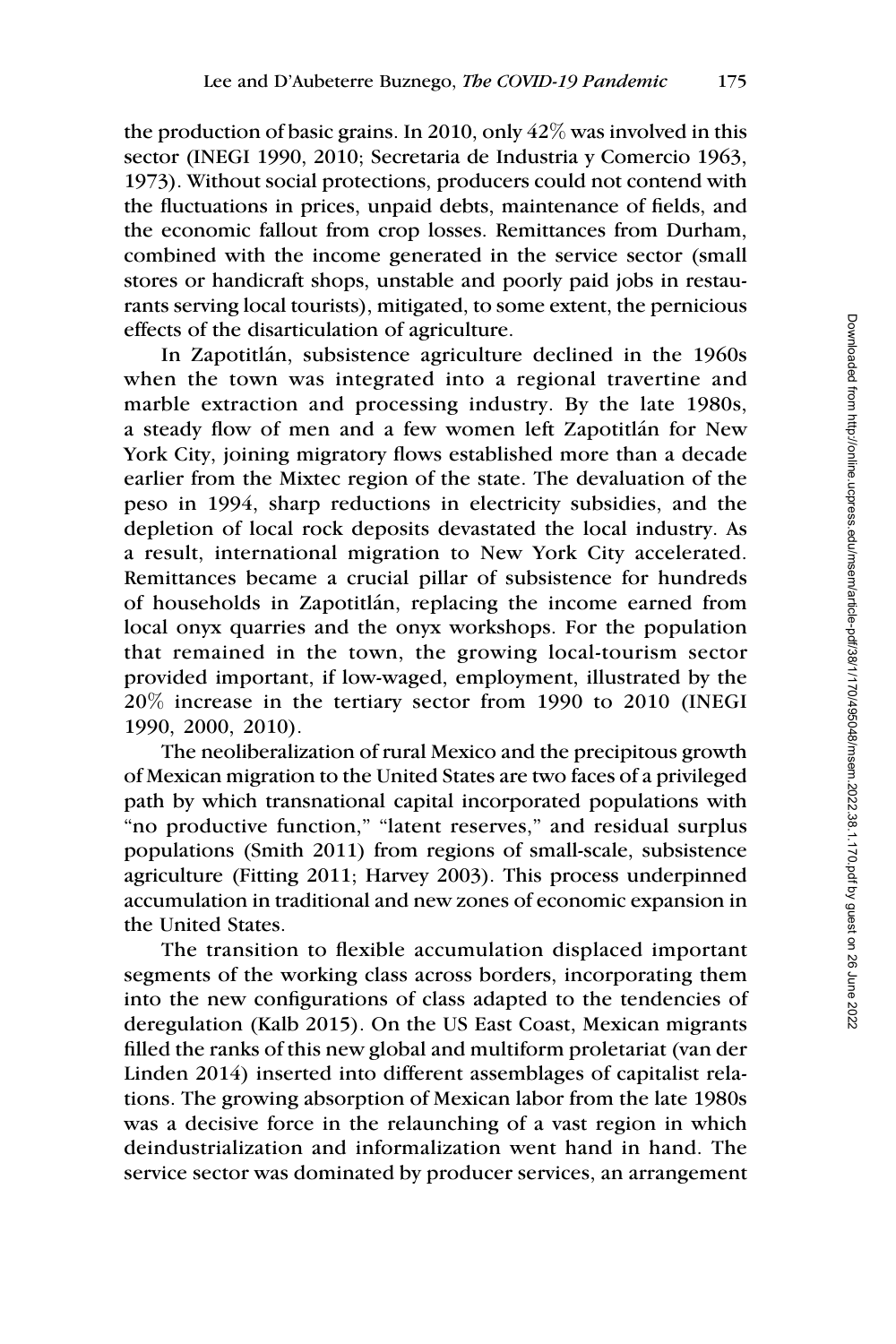known as the FIRE (Finance, Insurance, Real Estate) economy. These services required highly skilled workers and numerous lowskilled workers to "service the lifestyles and consumption requirements of the growing high-income professional and managerial class" (Sassen 1998, 48). Women, formerly as reserve labor, and immigrants, selected from the surplus populations of the Global South and impoverished areas of the Global North, filled lowwage service jobs.

Illegalized, disorganized, and deportable (De Genova 2002; Heyman 2014), Mexican migrants who arrived after the last amnesty in 1986—the Immigration Reform and Control Act  $(IRCA)^3$ —were not incorporated into the United States in political-legal terms, although they are key to the creation of value for capital in post-Fordist forms of superexploitation—subcontracted, part-time, piece work, without contracts—in the proliferating service sector or in the masculinized construction sector. Subjected to growing numbers of containment and surveillance mechanisms (Goldstein and Alonso-Bejarano 2017; Martínez, Slack, and Martínez-Schuldt 2018; Slack et al. 2016), without social and labor rights (Sider 2006), and accused of using undeserved public resources (Chavez 2008), these new migrants deeply feel the effects of the dismantling of the United States' welfare system in the different circuits in which they organize their social reproduction (schools, health services, food, and housing programs). In sum, illegality shaped the formation of this transnational and mobile working class not only in its relationship to capital but also with other segments of the US-born and resident working classes. Illegality also shaped the modalities, forms, and achievements of undocumented migrants' struggles.

According to our surveys, migration in both towns grew rapidly in a short time, increasing 50% between 1993 and 1998. It continued growing, suffering only a few slight reductions, until 2007, the year the Great Recession started. At this point, there was an abrupt change in migration flows between Mexico and the United States: first migrations to the United States decreased, and returns to Mexico increased. Only a small portion of migrants improved their migration status over time. In the first migration,  $92\%$  were undocumented, while in the last migration,  $83\%$  maintained this disadvantaged status.

<sup>3.</sup> The Immigration Reform and Control Act of 1986 legalized 2.3 million Mexicans who had worked and resided continuously in the country since 1982.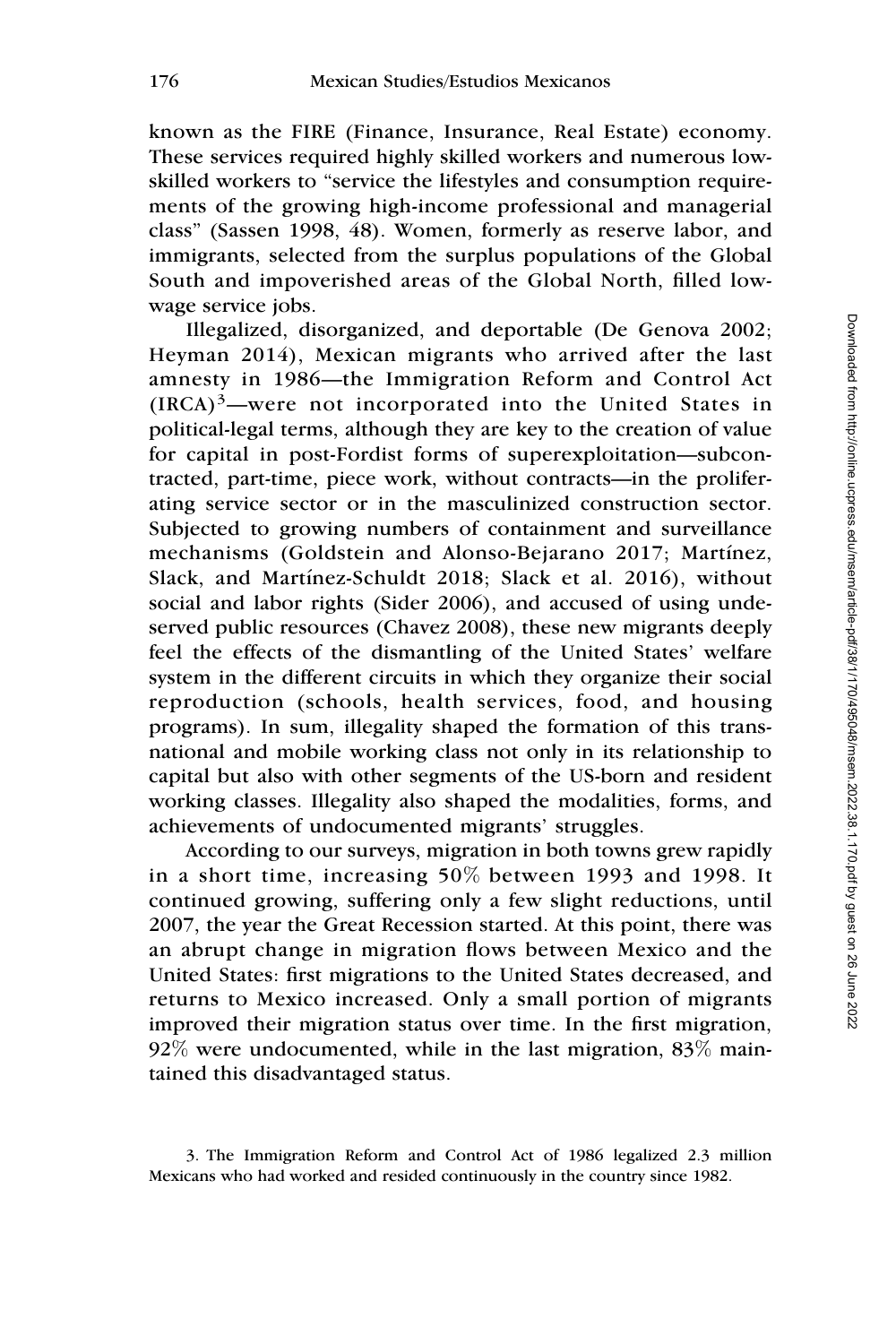

Figure 1. Pahuatlán: First international migration by gender. (Copyright 2020. From D'Aubeterre Buznego, Lee, and Rivermar Pérez 2020. Reproduced by permission of Taylor and Francis Group, LLC, a division of Informa PLC.)

In Pahuatlán and Zapotitlán, women's significant incorporation into migration flows lagged behind men's by about a decade (see fig. 1 and 2). Few women migrated in the 1980s; however, by the 1990s, dozens of women made their way to the United States. Like men's migration, the feminization of migration flows also exhibited an accelerated pattern albeit on a smaller scale. In total, almost onequarter of migrants from Pahuatlán (23.4%) and Zapotitlán (23.9%) are women.

Young men and women at the beginning of their productive and reproductive lives were significant contingents of these new migratory flows. In the two towns, the majority of men who migrated from the end of the 1980s to the mid-1990s were between fifteen and twenty years old. By contrast, almost all of the women who migrated in the mid-1990s were between twentyone and twenty-five years old. In both towns, unmarried men predominated in the first migrations, although it is important to mention that in Zapotitlán unmarried women (with or without preschool-aged children) exceeded the number of married women in first migrations. In Pahuatlán, only  $40\%$  of women were single (with or without preschool-aged children). Almost all married women migrated in company of their spouses, and some with their first child.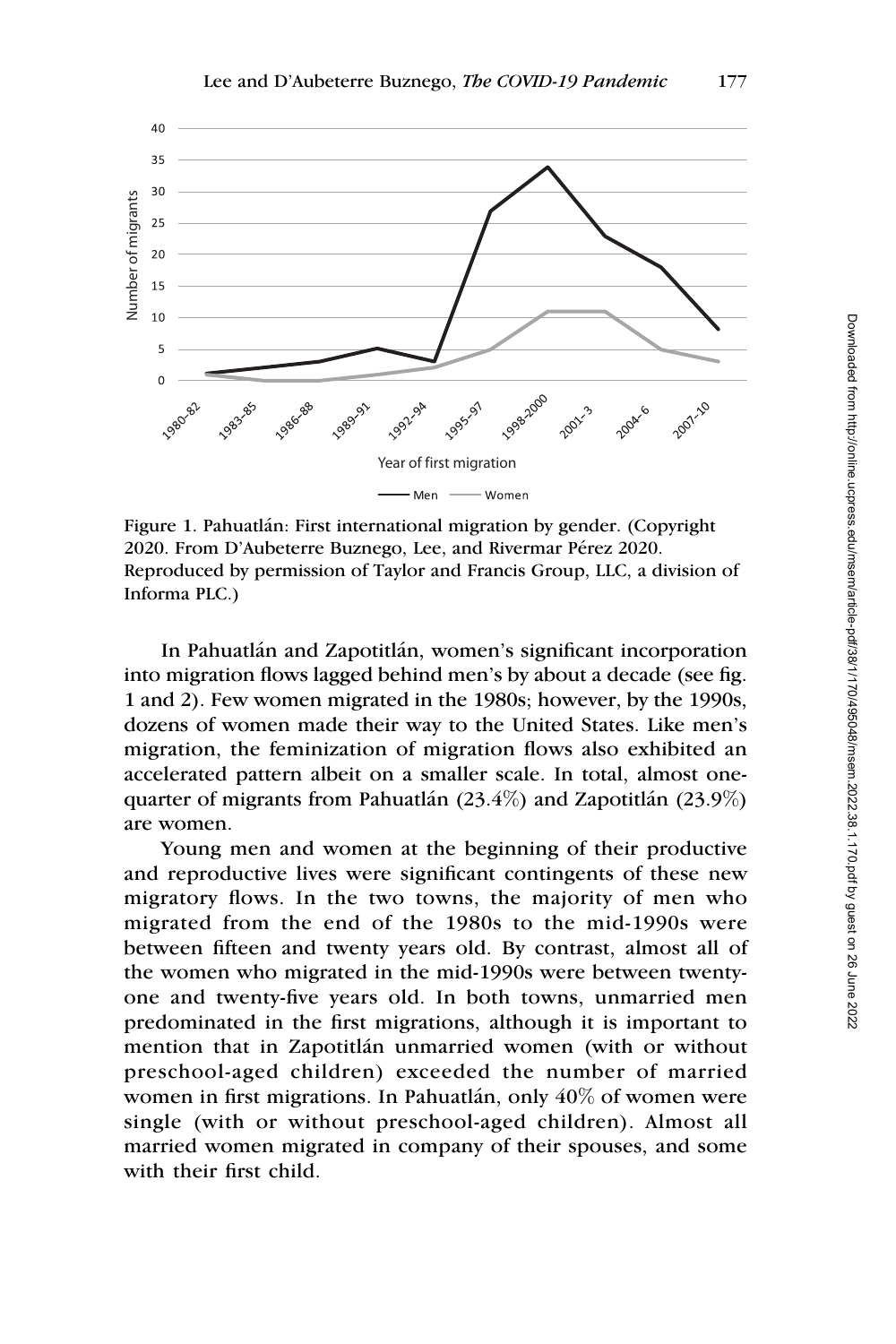

Figure 2. Zapotitlán: First international migration by gender. (Copyright 2020. From D'Aubeterre Buznego, Lee, and Rivermar Pérez 2020. Reproduced by permission of Taylor and Francis Group, LLC, a division of Informa PLC.)

Although spousal or family reunification is a common interpretation of women's migration, it was not the leitmotif of the displacements of these new global workers. The women from Pahuatlán and Zapotitlán were not passive agents dependent upon a male provider, often regarded as the economic subject par excellence. The feminization of migration from central Mexico—that is, women's incorporation into the rapidly growing flows in the 1990s to the mid-2000s was a distinctive characteristic of accelerated migration registered in hundreds of towns in central and southern Mexico. As these flows quickly lost circularity after the mid-2000s, due to increasingly restrictive immigration policies, many migrants settled in the United States. The number of births to Mexican immigrants in the United States was greater than new immigrant arrivals, a result of the feminization of migration and settlement of Mexican immigrants (Pew Research Center 2011).

Feminist scholars have highlighted the feminization of migration as not only a process that refers to the increased participation of women in migration flows but also one that makes visible the vast numbers of women who migrate to work and not only for family reunification (Kofman and Raghuram 2015; Oso and Ribas-Mateos 2013; Verschuur 2013). The need for migrant women's labor in recent decades in the United States and other affluent countries of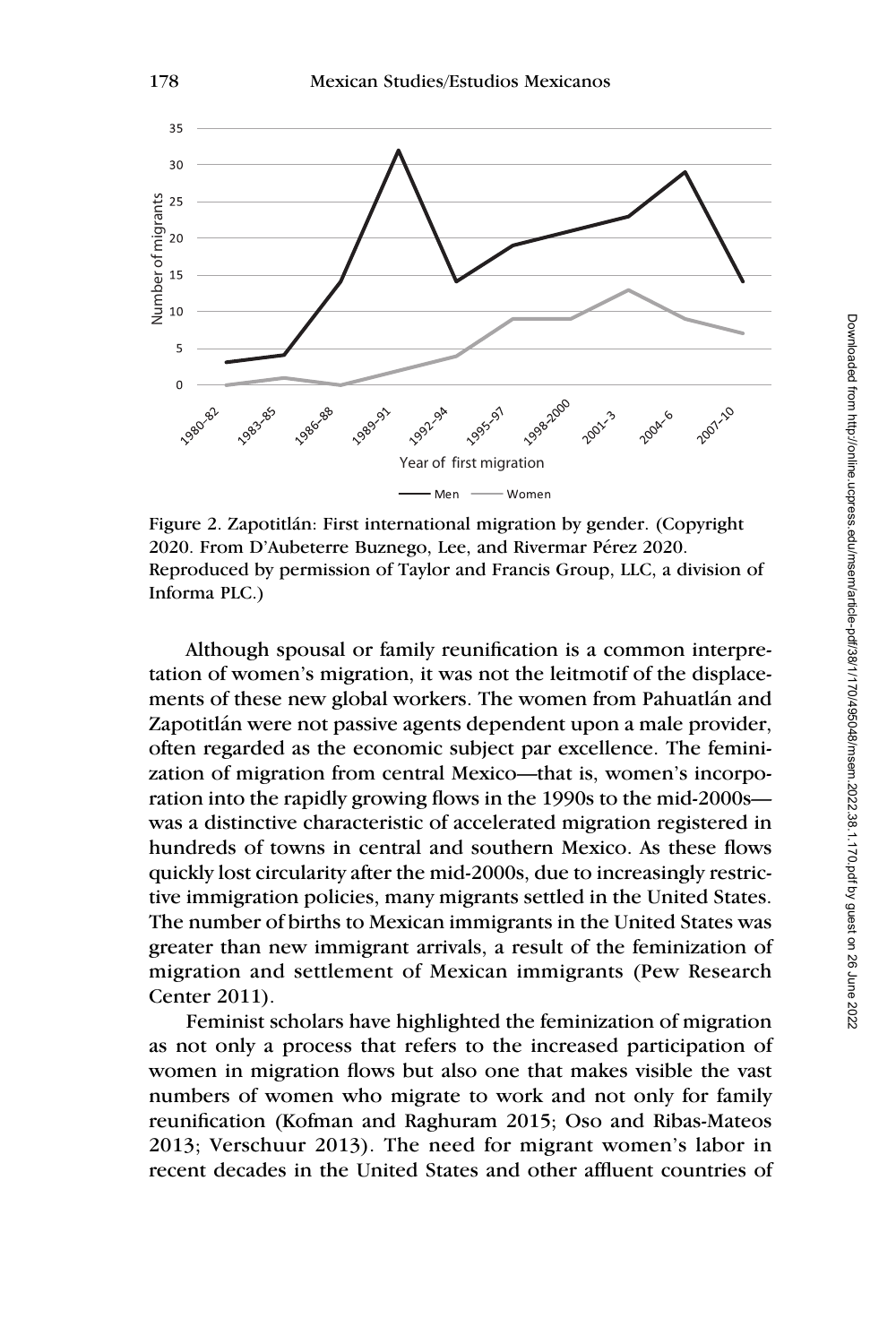the Global North is related to the decline of the value of real wages since the 1970s in the context of financialized capitalism. This decline increased the number of hours of paid work that households required for the reproduction of their members, thus leading to the massive incorporation of middle-class women into the labor force (Fraser 2017). Although women took up paid work to shore up declining household income, the state did not expand investment into reproduction, such as public childcare or paid family and medical leave. As a result, this "crisis of care" was temporarily "resolved" by shifting middle-class women's reproductive labor onto racialized minorities from poorer countries (Ehrenreich and Hochschild 2003; Marchand and Runyan 2011). Immigrant women work in the private provision of reproductive work in homes (e.g., domestics, nannies, elderly caretakers), directly replacing US-born women's reproductive labor (Parreñas 2001). Immigrant women and men are also a major source of reproductive labor performed in commercialized services such as food preparation and service, cleaning services, laundries, household maintenance, and so forth (Duffy 2007; Sassen 1998). Their insertion into these sectors of the service economy that underpin the social reproduction of workers and their dependents has played a central role in mitigating the "crisis of care" in the United States.

The feminization of these accelerated flows requires a focus not only on the productive sphere—the insertion in labor markets, wages, employer-employee relations, et cetera—but also on social reproduction and the daily struggles beyond the workplace. Capitalism is a total system, one in which the labor to produce commodities and the labor to produce people are intimately connected (Bhattacharya 2017, 3). This perspective calls attention to the ways that the reorganization of economic production and the deregulation of labor markets in the flexible-accumulation regime destabilized social reproduction in the "hidden abodes"—namely, households—that is crucial for sustained capital accumulation (Fraser 2014). This process led to the "crisis of care" (Fraser 2017). Female immigrants from peripheral areas of capital absorbed the shocks of the contradictions unleashed by the dismantling of the formula male provider/female homemaker, a pillar of the Fordist regime. Care work and daily maintenance of household members were transferred to other reproductive circuits controlled by the market or the state, where precarious employment abounds. In these circuits, US-born women and immigrant women and men are overrepresented.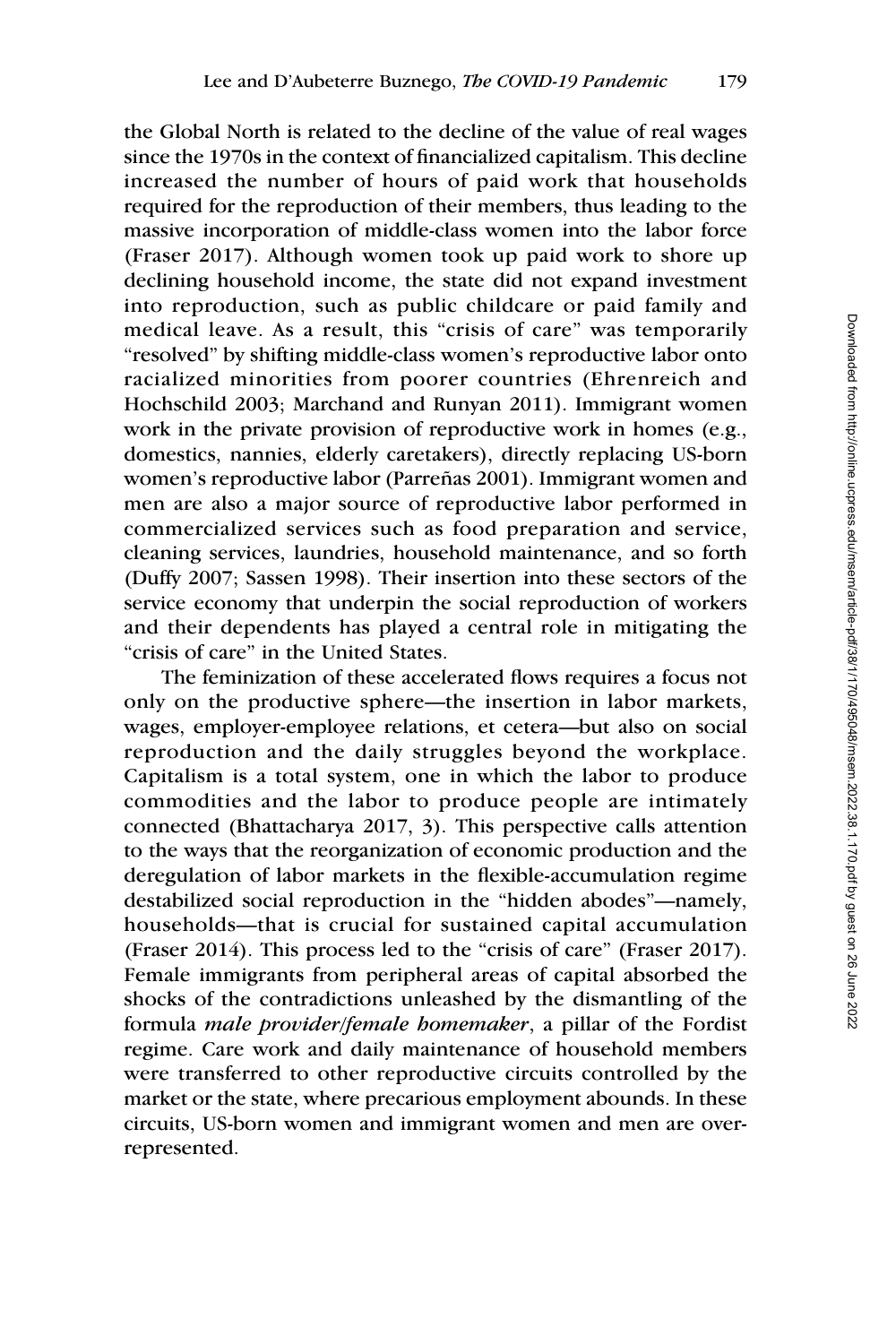By following up with migrants, with whom we had prior contact, in the United States and in Puebla during the pandemic through phone calls and social media, we know that the detrimental effects of the COVID-19 economic and health crisis dramatically and differentially impacted the service and construction sectors in the United States. In the following sections, we take a tentative inventory of the new conditions shaping migrants' households during the COVID-19 pandemic in New York City and Durham County, North Carolina, the places where Zapotitecos/as and Pahuatecos/as have settled, respectively.

## Impact of the COVID-19 Crisis on Employment in New York City and Durham, North Carolina

In the United States, the Great Recession, which began in the financial sector and rippled across other sectors, had a profound impact on Pahuatecan men's employment in construction and a minor impact on men and women from Pahuatlán and Zapotitlán who worked in services. During the COVID-19 economic and health crisis, however, the historic fall in GDP in the United States in the second quarter of 2020—more than 30%, according to the Bureau of Economic Affairs (2020)—indicates that this crisis had a broader initial impact across the economy when compared with the Great Recession. The COVID-19 economic crisis's significant impact on the leisure and hospitality and other services sectors supports our observations that men and women from Zapotitlán and women from Pahuatlán experienced high levels of unemployment. At the same time, the data shows a small amount of growth in the construction sector in Durham, a sector where men from Pahuatlán are overly concentrated.

We present employment data from April and June 2020, a period that corresponds to the first peak of COVID-19 infections and deaths in the United States, although cases were distributed unevenly nationally. New York City devolved into the epicenter of the outbreak from March to April 2020 and implemented social-distancing measures beginning in March. North Carolina required socialdistancing measures in late March, although the number of cases reported remained relatively low during this time period.

The closures of schools and nonessential businesses to stem the spread of the virus from March to May and the restricted reopening of businesses from May to July led to an unprecedented economic crisis. Social distancing had an immediate impact on restaurants, bars, domestic services, and other forms of work that require close contact among laborers, employers, clients, and customers. Other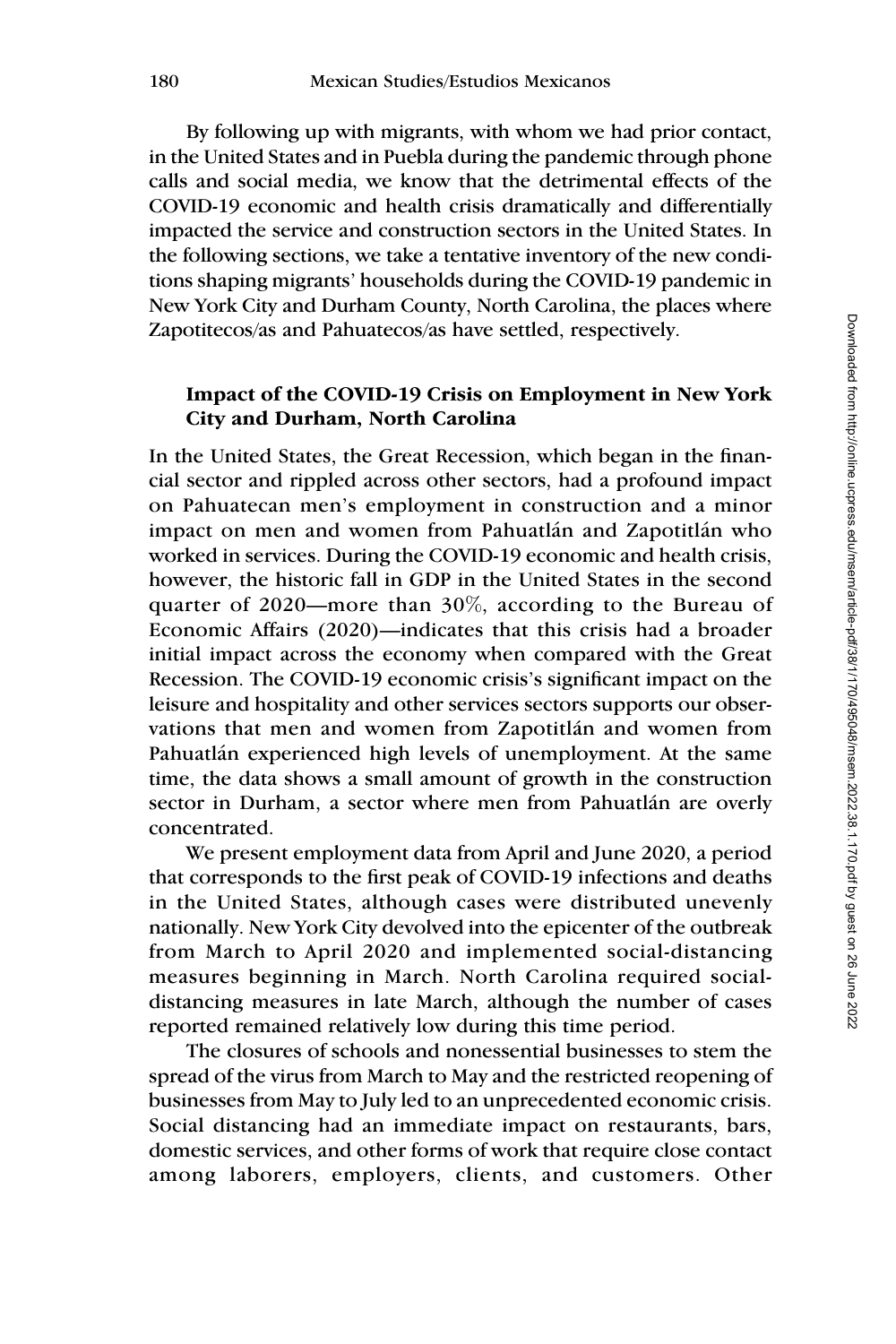workplaces operated at reduced capacity, sometimes laying off workers. Unemployment trends in the United States from March to June 2020 provide some insight into how the crisis has affected the labor markets into which Pahuatecos/as and Zapotitecos/as have traditionally been inserted (US Bureau of Labor Statistics 2020a, 2020b).

The employment data from April 2020 show dramatic reductions in overall employment when compared to the same month in 2019: a 10% reduction in Durham and a 19.2% fall in New York City. In Durham, manufacturing  $(-11.8\%)$ , leisure and hospitality  $(-55.1\%)$ , and other services  $(-22.8\%)$  showed the greatest reduction in employment (see table 1). The fact that construction suffered no reduction in April is notable, given the importance of the sector for

|                                            |       | Durham, NC                               |                                          | New York City |                |         |  |
|--------------------------------------------|-------|------------------------------------------|------------------------------------------|---------------|----------------|---------|--|
|                                            |       | Change from<br>Apr. 2019 to Apr.<br>2020 | Change from<br>Apr. 2019 to Apr.<br>2020 |               |                |         |  |
| Employment                                 | April | Number Percent                           |                                          | April         | Number Percent |         |  |
| (number in<br>thousands)                   | 2020  |                                          |                                          | 2020          |                |         |  |
| Total nonfarm                              | 287.8 | $-34.9$                                  | $-10.8$                                  | 3,756.90      | $-891.8$       | $-19.2$ |  |
| Mining, logging,<br>and construction       | 9     | $\Omega$                                 | $\overline{0}$                           | 78.1          | $-83.2$        | $-51.6$ |  |
| Manufacturing                              | 24.6  | $-3.3$                                   | $-11.8$                                  | 45.6          | $-22$          | $-32.5$ |  |
| Trade,<br>transportation,<br>and utilities | 36.1  | $-2.6$                                   | $-6.7$                                   | 467.1         | $-160.4$       | $-25.6$ |  |
| Information                                | 4.5   | $-0.2$                                   | $-4.3$                                   | 204.8         | $-5.4$         | $-2.6$  |  |
| <b>Financial activities</b>                | 15    | $-0.2$                                   | $-1.3$                                   | 454.7         | $-22.8$        | $-4.8$  |  |
| Professional and<br>business services      | 42.1  | $-2.7$                                   | $-6$                                     | 688.6         | $-100.6$       | $-12.7$ |  |
| <b>Education and</b><br>health services    | 67.7  | $-5.5$                                   | $-7.5$                                   | 968           | $-100.3$       | $-9.4$  |  |
| Leisure and<br>hospitality                 | 12.9  | $-15.8$                                  | $-55.1$                                  | 131.3         | $-335.5$       | $-71.9$ |  |
| Other services                             | 8.8   | $-2.6$                                   | $-22.8$                                  | 140           | $-54.8$        | $-28.1$ |  |
| Government                                 | 67.1  | $-2$                                     | $-2.9$                                   | 578.7         | $-6.8$         | $-1.2$  |  |

Table 1. Employment statistics, April 2020

Source: Current Employment Statistics, US Bureau of Labor Statistics 2020a, 2020b.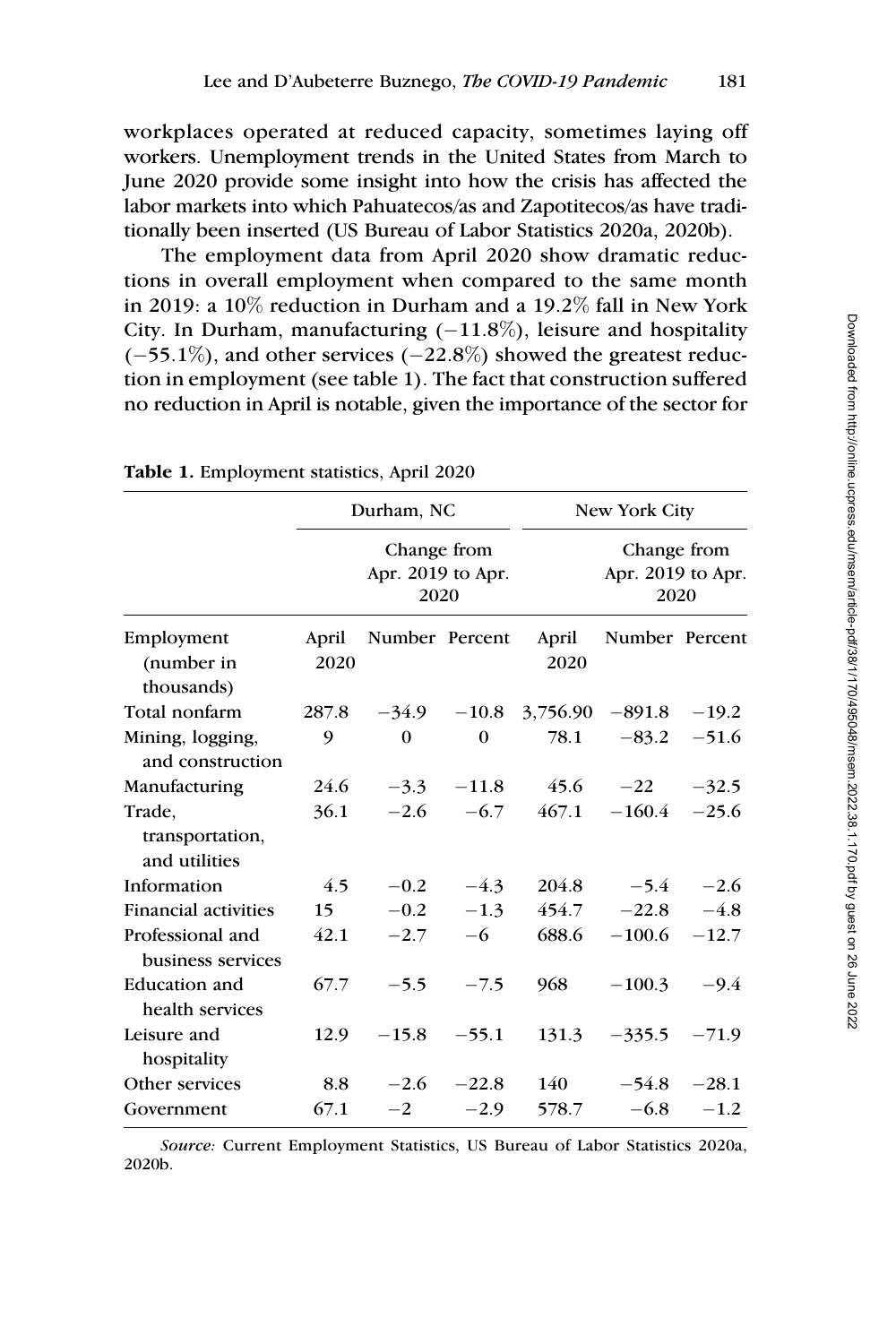men from Pahuatlán. In New York City, where unemployment was much worse across the board compared with Durham, mining, logging, and construction (–51.6%), manufacturing (–32.5%), leisure and hospitality (-71.3%), and other services (-28.1%) were the sectors with the highest rates of unemployment. The profound drop in the leisure and hospitality sector—which includes restaurants—is particularly notable. Men from Zapotitlán are highly concentrated in this sector, whereas women are concentrated in hair and nail salons and as domestics, that is, in the other services sector.

In June, the number of people employed increased slightly compared with April 2020, probably due to tentative reopening in both states (see table 2). However, employment remained

|                                            |       | Durham, NC                                      |         | New York City |                                          |         |  |
|--------------------------------------------|-------|-------------------------------------------------|---------|---------------|------------------------------------------|---------|--|
| Employment                                 |       | Change from<br>June 2019 to<br><b>June 2020</b> |         |               | Change from<br>June 2019 to<br>June 2020 |         |  |
|                                            | June  | Number Percent                                  |         | June          | Number Percent                           |         |  |
| (number in                                 | 2020  |                                                 |         | 2020          |                                          |         |  |
| thousands)                                 |       |                                                 |         |               |                                          |         |  |
| Total nonfarm                              | 291.4 | $-27.7$                                         | $-8.7$  | 3891.7        | $-777.3$                                 | $-16.6$ |  |
| Mining, logging, and<br>construction       | 9.4   | 0.2                                             | 2.2     | 123.7         | $-38.2$                                  | $-23.6$ |  |
| Manufacturing                              | 21.3  | $-6.8$                                          | $-24.2$ | 53.3          | $-14.7$                                  | $-21.6$ |  |
| Trade,<br>transportation,<br>and utilities | 37.8  | $-2.0$                                          | $-5.0$  | 498.5         | $-136.7$                                 | $-21.6$ |  |
| Information                                | 4.6   | $-0.2$                                          | $-4.2$  | 200.4         | $-13.2$                                  | $-6.2$  |  |
| <b>Financial activities</b>                | 15.3  | $-0.6$                                          | $-3.8$  | 452.5         | $-34.2$                                  | $-7.0$  |  |
| Professional and<br>business services      | 41.4  | $-3.7$                                          | $-8.2$  | 687.5         | $-113.4$                                 | $-14.2$ |  |
| <b>Education and</b><br>health services    | 68.3  | $-4.3$                                          | $-5.9$  | 966.0         | $-73.9$                                  | $-7.1$  |  |
| Leisure and<br>hospitality                 | 17.3  | $-11.6$                                         | $-40.1$ | 199.5         | $-278.9$                                 | $-58.3$ |  |
| Other services                             | 11.1  | $-0.5$                                          | $-4.3$  | 140.7         | $-54.8$                                  | $-28$   |  |
| Government                                 | 64.9  | 1.8                                             | 2.9     | 569.6         | $-19.3$                                  | $-3.3$  |  |

Table 2. Employment statistics, June 2020

Source: Current Employment Statistics, US Bureau of Labor Statistics 2020a, 2020b.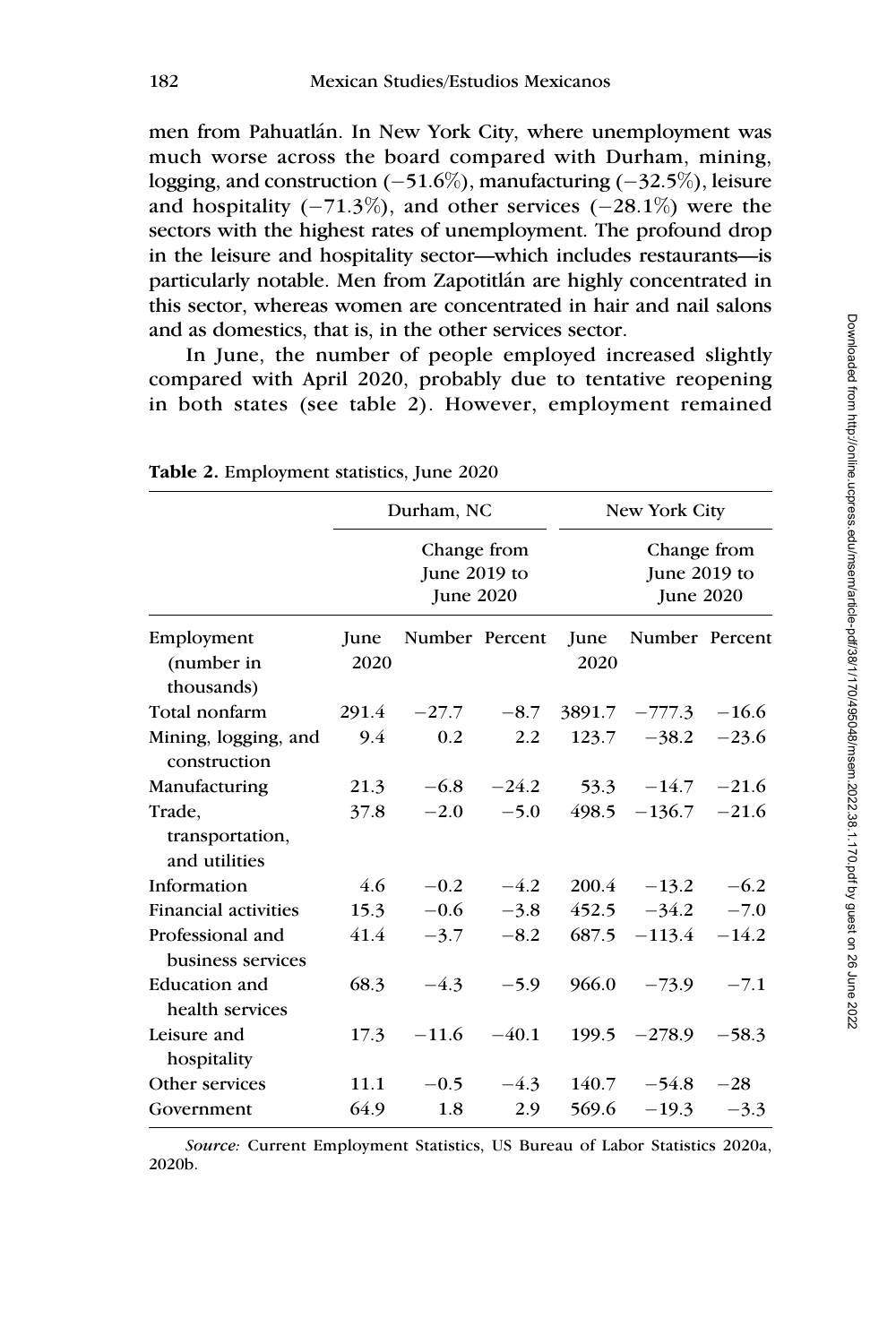significantly below June 2019 ( $-8.7\%$  in Durham and  $-16.6\%$  in New York City). Manufacturing and leisure and hospitality remained sectors with the greatest loss in employment in Durham, while in New York City, the leisure and hospitality sector, other services, and mining, logging, and construction continued to experience high levels of unemployment. The abrupt and profound loss in employment during the pandemic in sectors where migrants from Puebla had traditionally been inserted was devastating.

An additional measure of the impact of the COVID-19 crisis on immigrants comes from remittance data. Evidence from the Bank of Mexico shows the negative impact of the crisis on migrants from Puebla (Li Ng 2020). Comparing the second quarters (April–June) of 2019 and 2020, there was a 12.7% drop in remittances to the state of Puebla, which represents almost 60 million US dollars. Virtually every state in central and southern Mexico experienced some decline in remittances, except for Mexico City. In contrast, remittances to northern border states and from traditional sending states in western Mexico increased. According to the report, the differences are likely the result of three factors: (1) Restricted cross-border mobility on the northern border encouraged the use of banking services to deliver remittances that were normally delivered in person. (2) Wellestablished migrants in the United States (those from northern and western Mexican states with long-standing ties to the United States) were relatively unaffected by the crisis, because of their more permanent migratory and citizenship status that allowed for greater stability in the labor market. (3) Migrants with less-established ties (migrants from the central and southern states) with more precarious legal status and labor-market insertion were more affected by the crisis and, therefore, unable to send the same amount of remittances as before the crisis. We believe that the last hypothesis applied to the post-IRCA migrants from Pahuatlán and Zapotitlán. The significant decrease in remittances is evidence of the impact of unemployment during the crisis in the labor markets in which Pahuatecos/as and Zapotitecos/as were inserted.

# Articulating the COVID-19 Crisis with the Social-Reproductive Crisis

#### Mother-Workers and the Double Shift

With social-distancing measures in place during the spring, summer, and fall of 2020, the COVID-19 crisis upset the circuits of social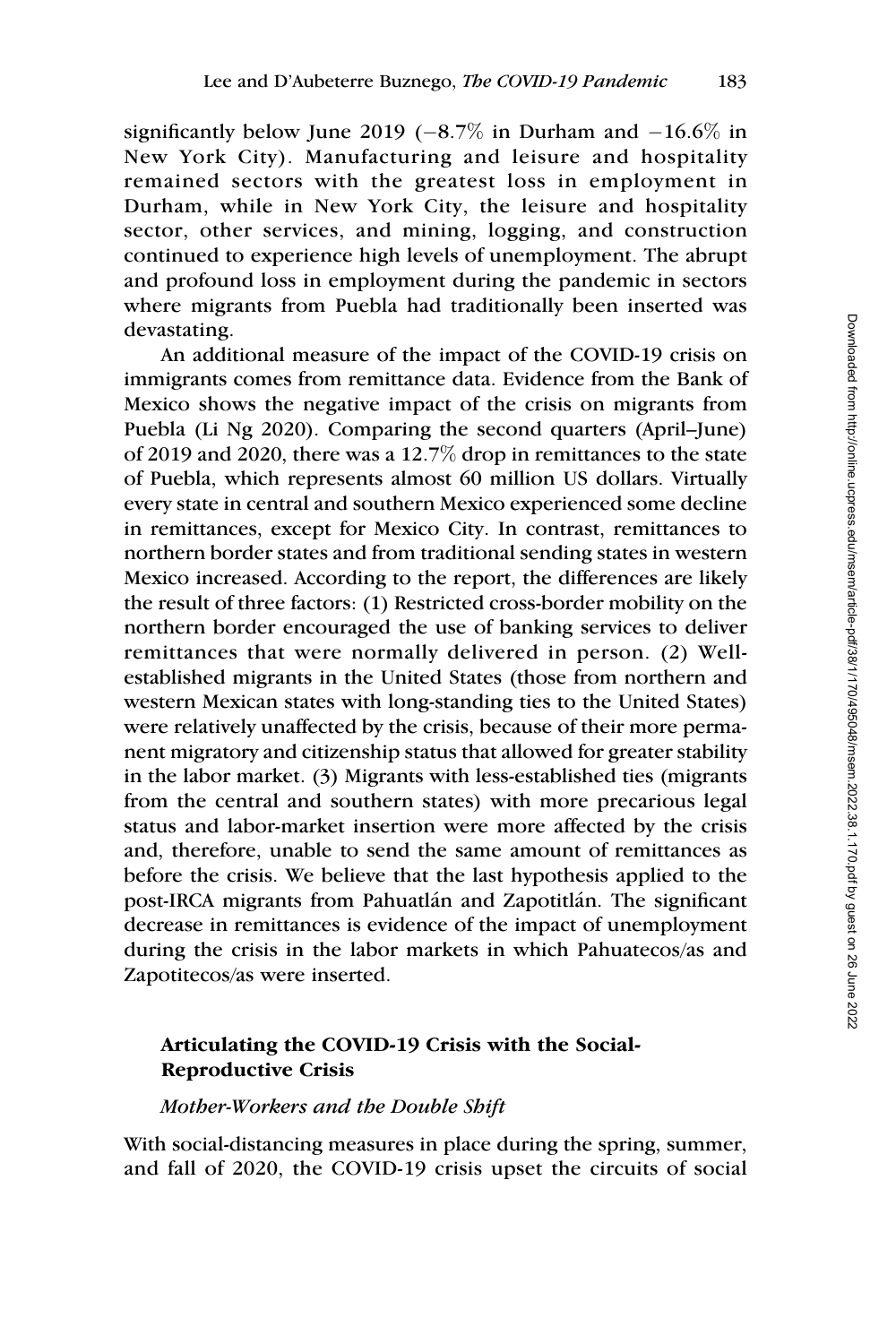reproduction far more than the Great Recession. Mainstream news reports registered the increased labor demands on parents, especially on mother-workers, who, before the pandemic, relied heavily on social-reproductive circuits in order to care for children and other dependents: from the domestics and caretakers within their homes to the daycare centers, schools, and after-school programs in their communities. For mother-workers whose paid work could not be performed from home, they faced the challenge of finding care for their children and adequate supervision for online schooling in the context of massive school and daycare closures. For those who worked from home during the crisis, they faced the challenge of balancing paid work with childcare and online schooling within the home. "They Go to Mommy First: How The Pandemic Is Disproportionately Disrupting Mothers' Careers" (Grose 2020), "The Pandemic's Setbacks for Working Moms" (Goldberg 2020), and "As School Begins, Mothers Working Retail Jobs Feel Extra Burden" (Corkery and Maheshwari 2020) were some of the headlines in the New York Times, during the pandemic, introducing articles that discuss the impact of COVID-19 on the delicate work-life balance of mother-workers.

Through the feminization of labor and migration and the expansion of social reproduction into commercial services since the 1980s, a significant proportion of mother-workers' social-reproductive labor was replaced by paid domestic workers or care and service workers. This massive shift evoked by the feminization of labor and migration, however, was not accompanied by a reorganization in the sexual division of labor within the household. As a result, mother-workers, traditionally assigned the majority of housework even in dual-earning households, were particularly vocal about how the COVID-19 crisis impacted their ability to do their jobs.

These reports represent a flashback to earlier struggles of secondwave feminism and the efforts to make social-reproductive labor, particularly housework, visible (Dalla Costa and James 1997). During the pandemic, for women shouldering paid work at home or outside the home, domestic work, and online schooling for their children, their experiences brought back into focus the gender inequalities—the double shifts—of working wives and mothers to whom feminists drew attention beginning in the 1970s. The impact of COVID-19, therefore, obliged mother-workers to take on more of the burdensome double shifts—assuming the lion's share of reproductive tasks with the added charge of helping school-aged children with their online classes.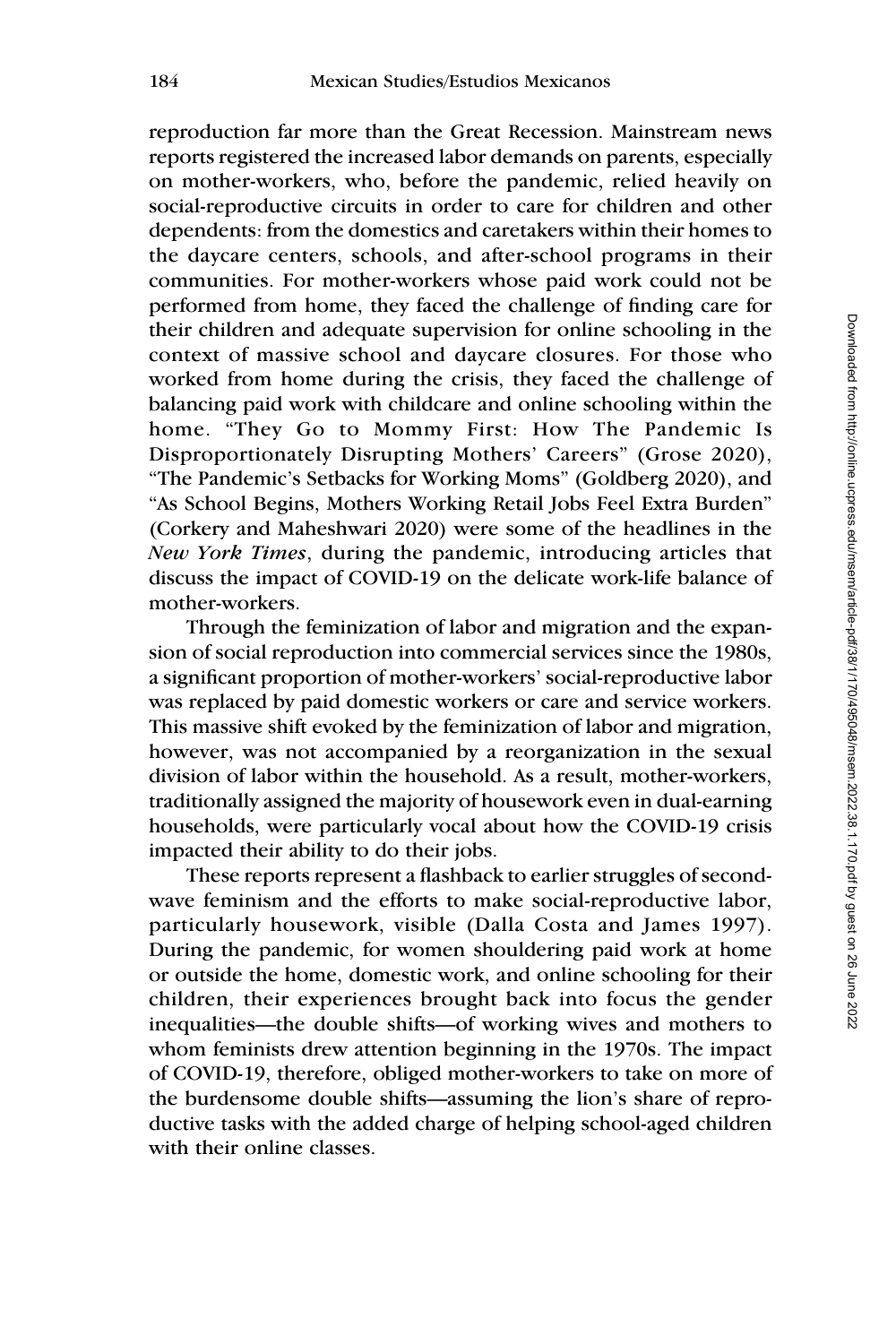To understand this unprecedented situation that unfolded during the pandemic, it is useful to recall Nancy Fraser's descriptions of the regimes of social reproduction. For a large part of the twentieth century, a situation existed in which social reproduction was provided through state and private sector through the "family wage." When state-managed capitalism, however, devolved into the current globalizing financialized capitalism, social reproduction was externalized onto families and communities (Fraser 2017). This care burden has been mitigated by the influx of immigrants to provide low-cost reproductive services in circuits of social reproduction (households and commercial services). However, during COVID-19 and the social-distancing measures required to stem the spread of infections, the reproductive work of immigrants no longer temporarily mitigated the tension, making the crisis of care more visible, not only within the state (which offered fewer provisions) but also in the circuits of care provisioning in the private sector and in households.

The feminist gaze on the COVID-induced double shift on women is a salutary development. A gender perspective underscores the uneven impacts of crisis. What has been less visible, however, are the impacts on immigrants who are over-represented in service industries essential to social reproduction that voraciously consume racialized low-waged, part-time, casual, and temporary labor. Immigrant laborers, like the Pahuatecos/as and Zapotitecos/as whom we have followed for over a decade (D'Aubeterre Buznego, Lee, and Rivermar Pérez 2020), were heavily concentrated in these industries in the flexible-accumulation regime that emerged from the last decades of the twentieth century. While these industries experienced relatively few shocks during the Great Recession, they have been massively affected by the COVID-19 crisis.

#### Increased Informalization and Devaluing of Immigrant Labor

Formed as illegalized, disposable immigrant laborers under the flexible-accumulation regime, Pahuatecos/as and Zapotitecos/as' insertion into labor markets has been shaped by the informalization and casualization of work during the last decades of the twentieth century and the first decades of the twenty-first century. The dismantled labor conditions under Fordism were replaced by regressive policies (lack of benefits, temporary jobs, seasonal layoffs, substitution of salaries with tips, etc.) that, by devaluing labor, valorized capital. Through phone calls and social media, we witnessed how these precarious labor conditions were exacerbated by the COVID-19 pandemic. During the crisis, immigrant households lost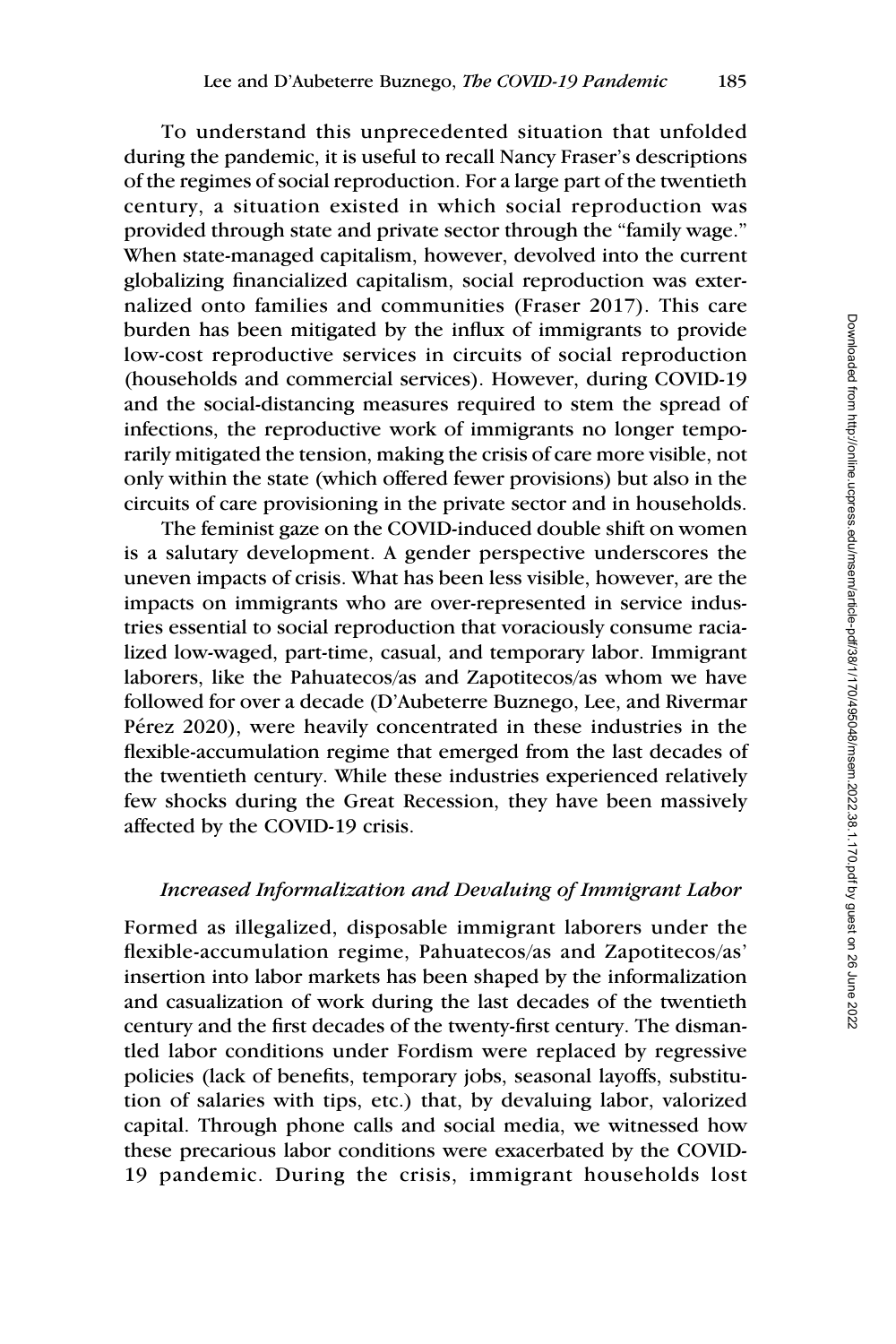a significant part of their income. Women and men's roles as providers were jeopardized because they lost their jobs, had their hours cut, or lost their clients. To a greater extent than what we observed during the Great Recession, Pahuatecos/as and Zapotitecos/as took up a range of informalized activities to obtain nonwaged income. They rearranged domestic spaces in order to produce goods and services for kinship and community. For example, while selling food from one's home was a complementary, weekend activity for some households before the crisis, it became the sole source of income during the pandemic. Or, alternatively, some lost their customers during the pandemic (see the example of Clara below). Some Pahuatecan men with carpentry skills learned during their time as construction workers made tables, bookshelves, and other furniture in improvised workshops in their homes. In order to reduce the costs of reproduction to a minimum, relatives and friends moved in with each other, saving on rent.

This informalization reminds us that not everything that is put on workers' tables comes from a wage (Carbonella and Kasmir 2014). The reproduction of this vital workforce depends on numerous activities that are nonwaged, ones that remain "hidden" to capital. These new, hyper-informalized workers have the capacity to make themselves cheaper to capital through a form of "voluntary" degradation of their life conditions, in order to exchange their labor power with greater advantages over more expensive US-born workers or immigrant workers with more permanent migratory statuses. Under capitalism, workers are differentiated not only by their point of insertion into the labor market but also by the value and quality of social reproduction invested in them over time. Tithi Bhattacharya explains this point in the following way:

Attention to social reproductive activities reveals the specific social processes through which certain workers, embodying certain qualities of labourpower, arrive at the doorstep of capital more vulnerable and degraded than others. Ruthlessly depressed levels of "necessary wants" for Latino workers in the USA is one example of the brutally differentiated processes of social reproduction between migrant workers and their citizen counterparts. (2019, 118)

The minimum social rules considered just in the framework of the Fordist pact between capital and labor—formal jobs, social security, and workers' protections—were norms historically shaped by the aspirations, habitus, and struggles of the working classes in relation to capital to limit the degradation of their life conditions. In the current scenario of the flexible-accumulation regime,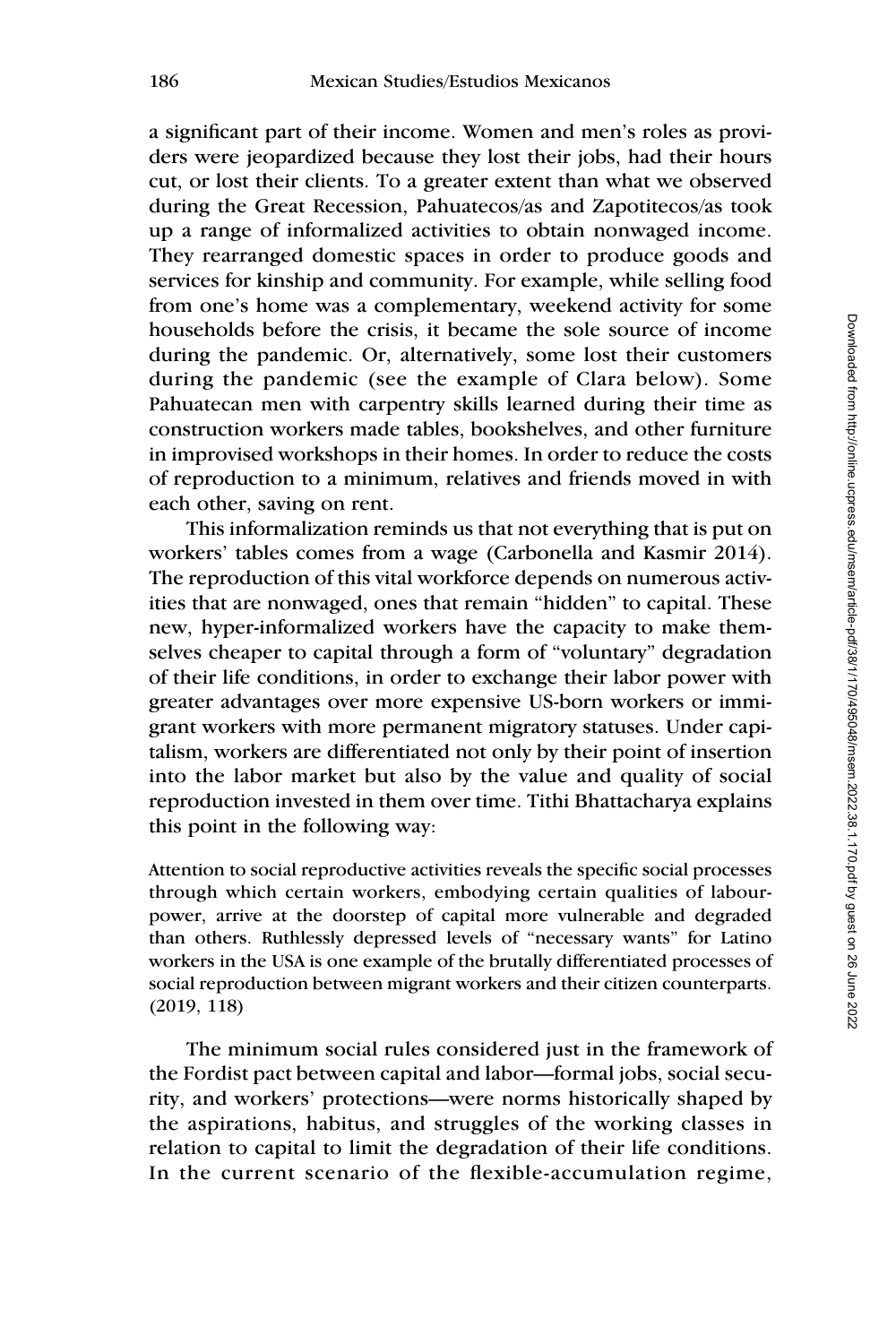illegalized immigrant workers accept working conditions that are inferior to those that correspond to the standards of life of US-born or permanent resident workers, conditions almost at a minimum level of their needs and satisfaction of their livelihoods. The following three examples illustrate how immigrants reduced the costs of reproduction to a minimum in order to weather the first months of the pandemic.

Clara.<sup>4</sup> Before the pandemic, Clara, a thirty-eight-year-old woman from Zapotitlán and mother of three US-born daughters (six, two, and one years of age), made and sold cakes from her apartment in the Bronx, New York. Working from home allowed her to stay home with her youngest daughters and earn "a little extra" for herself and her family while her other daughter attended school. Her husband, a waiter at a nearby restaurant, supplied the majority of the household income. Although being a waiter was a relatively well-paid job in the restaurant industry before the pandemic, in mid-March 2020, the restaurant where her husband worked closed indoor service, leaving him without work. Party cancellations also led to cake-order cancellations, eliminating Clara's income. A tax refund in April 2020, along with a small amount of savings, helped the family through that month.<sup>5</sup> However, by May, money was extremely tight. Because of their undocumented status, her husband was not eligible for unemployment benefits, nor could the couple receive the stimulus payments on behalf of their US-citizen children, which proved to be a lifeline for many families during the pandemic.<sup>6</sup> Furthermore, the couple did not want to apply for food stamps and risk being labeled a "public charge," a status that they believed could affect their future opportunities to regularize their status.<sup>7</sup> Their landlord

4. The names of people from Pahuatlán and Zapotitlán have been changed to protect their identity. Research was conducted in Spanish and translated by the authors.

5. Like many undocumented migrants, Clara's husband used a Taxpayer Identification Number (TIN) in order to file his federal and state taxes, claim a tax refund on the amount of tax he overpaid during the year, and claim child tax credits for his US-born children.

6. The US government provided economic stimulus payments in 2020 and 2021 to taxpayers and their dependents in an effort to provide financial assistance during the pandemic. Undocumented parents could receive stimulus payments for their US-born children only in the third, and last, round of payments made in 2021.

7. As undocumented parents of US-born children, Clara and her husband could apply for benefits from the Supplemental Nutrition Assistance Program (SNAP colloquially known as "food stamps") on behalf of their three US-born children without accruing the label of "public charge." However, like many immigrants, they were wary of jeopardizing their future ability to regularize their status by using public-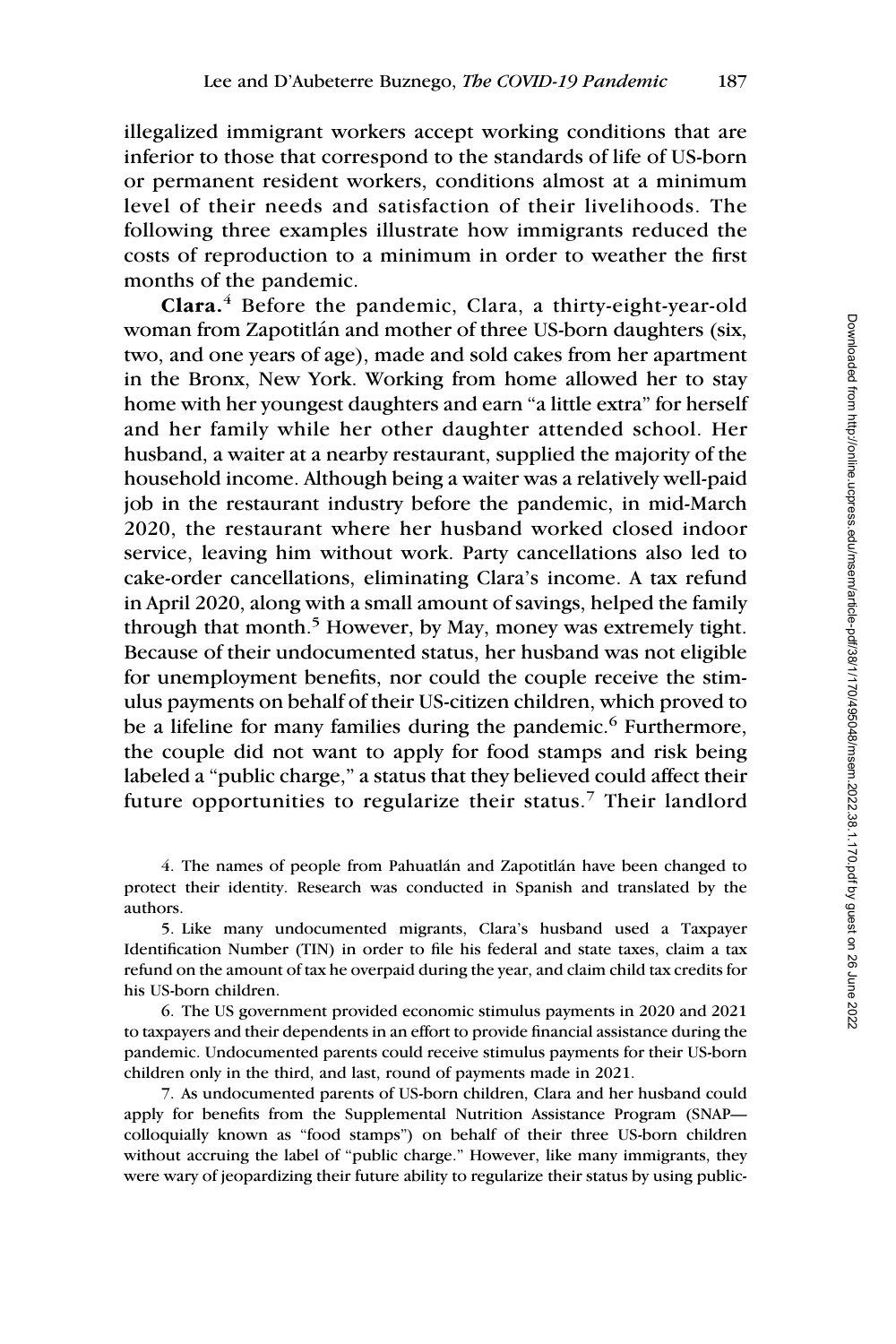offered only a fifty-dollar reduction off their \$1,400 monthly rent, not nearly enough of a discount to make a difference for the family's severely reduced budget. Clara and her husband channeled their scarce cash reserves, supplemented with a few loans from family members, into the rent, telephone, and electric bills. In addition to the food they already received through the Women, Infants' and Children (WIC) supplemental food program, they received food donations from a community organization in the Bronx (and diapers on a few occasions) and from a city food program. Clara described how she had to ration food to make it last and how excited her oldest daughter was to receive a sandwich and juice in a box lunch delivered to the house, something to break the monotony of the rice and beans that Clara struggled to put on the table. When her husband was called back to work at the end of June, after the city allowed outdoor dining, he worked as a waiter two days a week and at the telephone taking takeout and delivery orders three days a week. Although taking orders did not pay as much as waiting tables, it was a secure job, one that would still be needed if the restaurant had to close outdoor dining in the future. Through the summer of 2020, his income was well below his prepandemic wages; however, it allowed the couple to more or less keep up with the rent and the utility bills, while they continued to rely on the food subsidies and donation programs to feed their family. 188 Moskan Studies Tatution backgrounds Moskan<br>
solitered only a fifty-dollar reduction of their S1,400 monthly rent, not<br>
nearly enough to a discussion to make a difference for the finding<br>
second background of a discuss

Emilia. Emilia, a mother-worker with four children living at home (twenty-three, twenty-one, fifteen, and ten years of age), maintained her job and hours during the pandemic. Her husband, a carpenter and handyman, was out of work for only two weeks in April 2020 and then resumed the projects he had been working on previously. Emilia noted that their Long Island community did not suffer as many infections and deaths in the first few months as New York City. More importantly, her principle employer for the last fifteen years—a fast-food restaurant—never closed down. Despite receiving only her salary and no benefits (no health care, paid sick days, paid vacation, pension, etc.), Emilia discussed the importance of her job: "I never leave my job because even if it rains, or there is a hurricane or a snow storm, it is always, always open. There are

assistance programs. This misperception, along with language issues, lack of knowledge of the program, and concerns about liabilities to sponsors (in the case of immigrants with regular status who are required to have sponsorship) results in low participation rates in SNAP among children in families with foreign-born parents (Hanson et al. 2014; US Department of Agriculture 2011).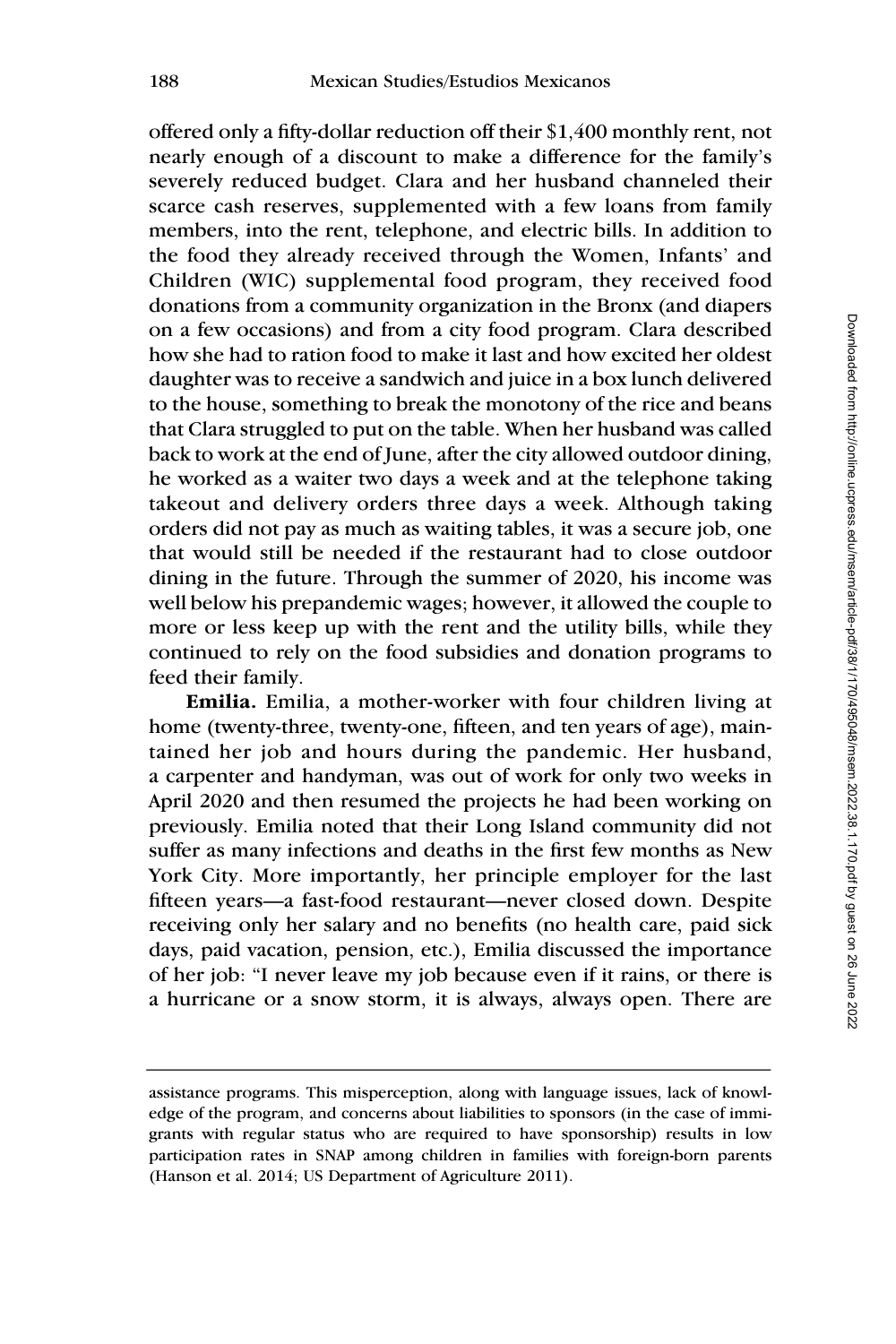always customers. Sometimes there are fewer customers, but I always have work ... they always give me my forty hours" (Phone interview, August 27, 2021). Although indoor dining closed for several months at the beginning of the pandemic, restaurant management retained Emilia because her job taking and assembling orders for the drivethrough was vital for continued operation. On her days off from the restaurant, Emilia also continued cleaning offices for a few hours and extra income.

Emilia's ability to maximize her productive capacities and continue working during the pandemic was made possible by the fact that her younger children, who took classes online from home, were cared for by her oldest daughter, who ensured that they attended online classes and completed their school work. The twenty-three-year-old lost her part-time job as a martial arts teacher in March 2020, when the studio closed because of social-distancing requirements; as a result, she was "available" for unpaid reproductive labor in the household—that is, Emilia's availability and flexibility vis- `a-vis capital was made possible through the "privatization" of her youngest children's care, labor assigned to her adult daughter when their schools closed.

Clara and Emilia's contrasting experiences illustrate the fact that not all women have the same reproductive workload during their life cycle. In addition to class and ethnic-racial hierarchies, reproductive labor is shaped by the composition and demographic transitions of women's households.

Sergio. Sergio owned a deli in a small town in Rockland County, New York, that did a steady business feeding lunch to office workers. He signed a three-year rent contract and invested heavily in equipment to adequately condition the space for food preparation and serving. In addition to the deli, a few evenings each week, Sergio worked his food truck, serving burritos to customers in the neighborhood. At the end of March 2020, the offices near the deli closed, sending almost all workers into home office. Sergio closed the deli completely during the month of April 2020, knowing that he had, for the time being, lost his clientele. As for the food truck, business was extremely slow, and Sergio was forced to close it down.

Sergio decided to reopen the deli in May for takeout and delivery orders; he could not afford to keep it closed because he had to pay the rent and make the payments on the loan he took out to condition the restaurant. Although he received some help with payroll costs and the rent and loan payments through the Paycheck Protection Program (PPP), the number of paid hours he could offer staff was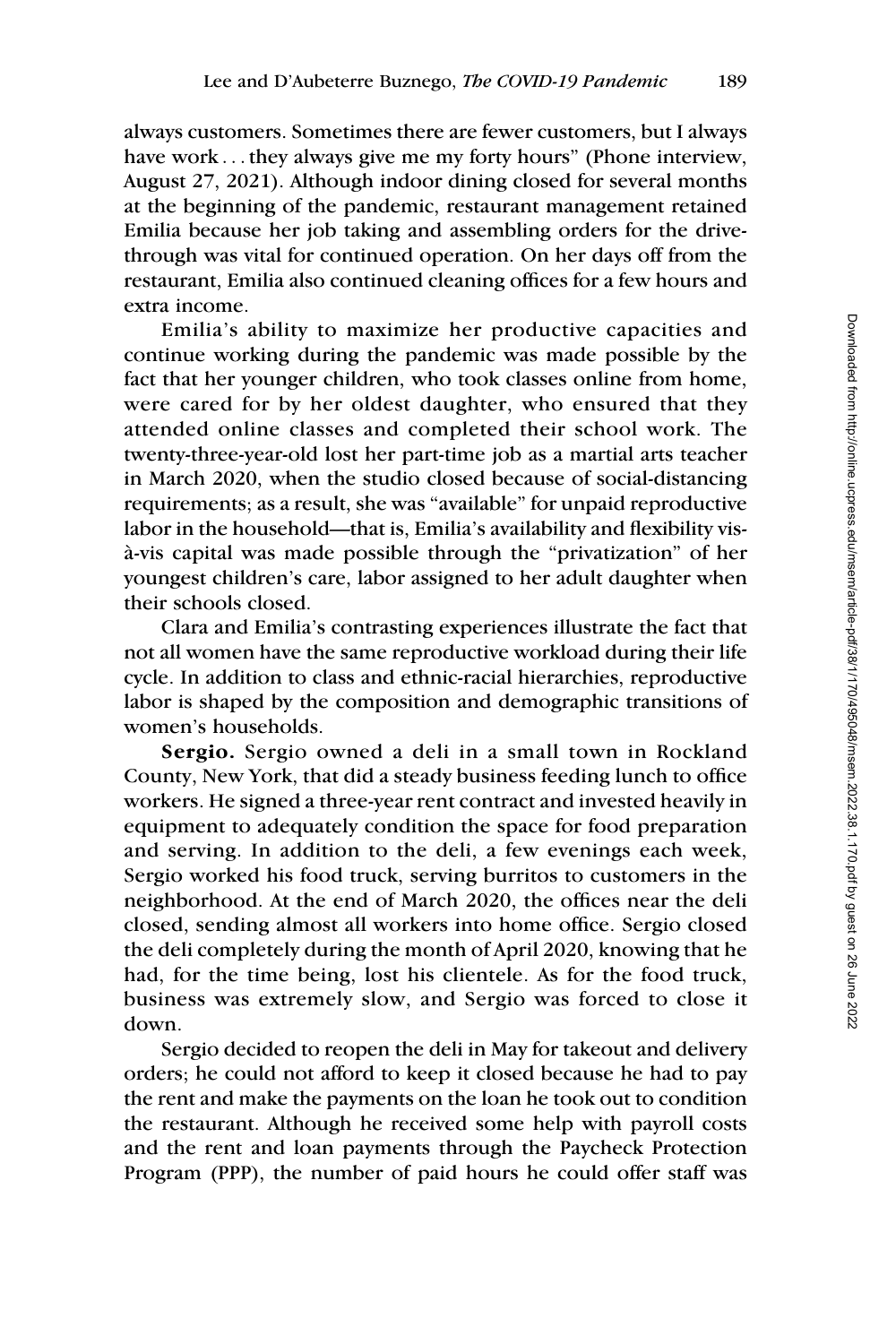severely reduced.<sup>8</sup> His staff dwindled from six full-time employees to three. Furthermore, Sergio took on thirty additional hours of work a week, working a total of seventy hours a week. Through staff attrition and by taking on extra hours himself without earning additional income, Sergio reduced payroll costs—the most expensive part of the business—to keep the deli afloat. In effect, he cheapened his labor to be able to continue paying the bills.

Sergio's ability to weather the shocks of the abrupt changes during the COVID-19 economic crisis depended on his wife's unpaid reproductive labor dedicated to the care of their two US-born daughters (four and one years of age). Occasionally, an extended family member looked after the children for free, and his wife "helped" Sergio in the restaurant as an unpaid worker, further reducing labor costs in the deli. Ineligible for stimulus payments because of their undocumented status, Sergio and his wife struggled to keep the deli open in order to cover their basic needs and those of their US-born children.

Fraser has referred to the way in which capital "free-rides" on activities that "produce and maintain social bonds, although it accords them no monetized value and treats them as if they were free" (Fraser 2016, 101). We can conclude that, during the first months of the COVID-19 economic crisis, the responsibility of the maintenance of immigrants' lives was further unloaded onto them. Cheapening their labor, transferring unpaid reproductive labor to other household members, and engaging in informalized activities that sustained their networks, they absorbed the worst effects of the COVID-19 economic crisis. The flexibility of immigrant households to rearrange their composition and their organization of reproductive activities "allow them to cut certain costs and to hold other costs below the norm for nonmigrants" (Cravey 2003, 618). It should be noted that increasing the number of members within immigrant households—a common way to reduce costs—posed greater health risks during the COVID-19 pandemic because of the inability of household members to socially distance under these circumstances. They reproduced themselves at the bare minimum, and with elevated health risks.

The federal government's attempts to distribute emergency payments to US households during the first months of the COVID-

<sup>8.</sup> The PPP, part of the \$2.2 trillion Coronavirus Aid Relief and Economic Security Act (signed into law in March 2020), transferred federal money to small businesses in the form of forgivable loans to help them with payroll, benefits, utilities, mortgage, and rent expenses.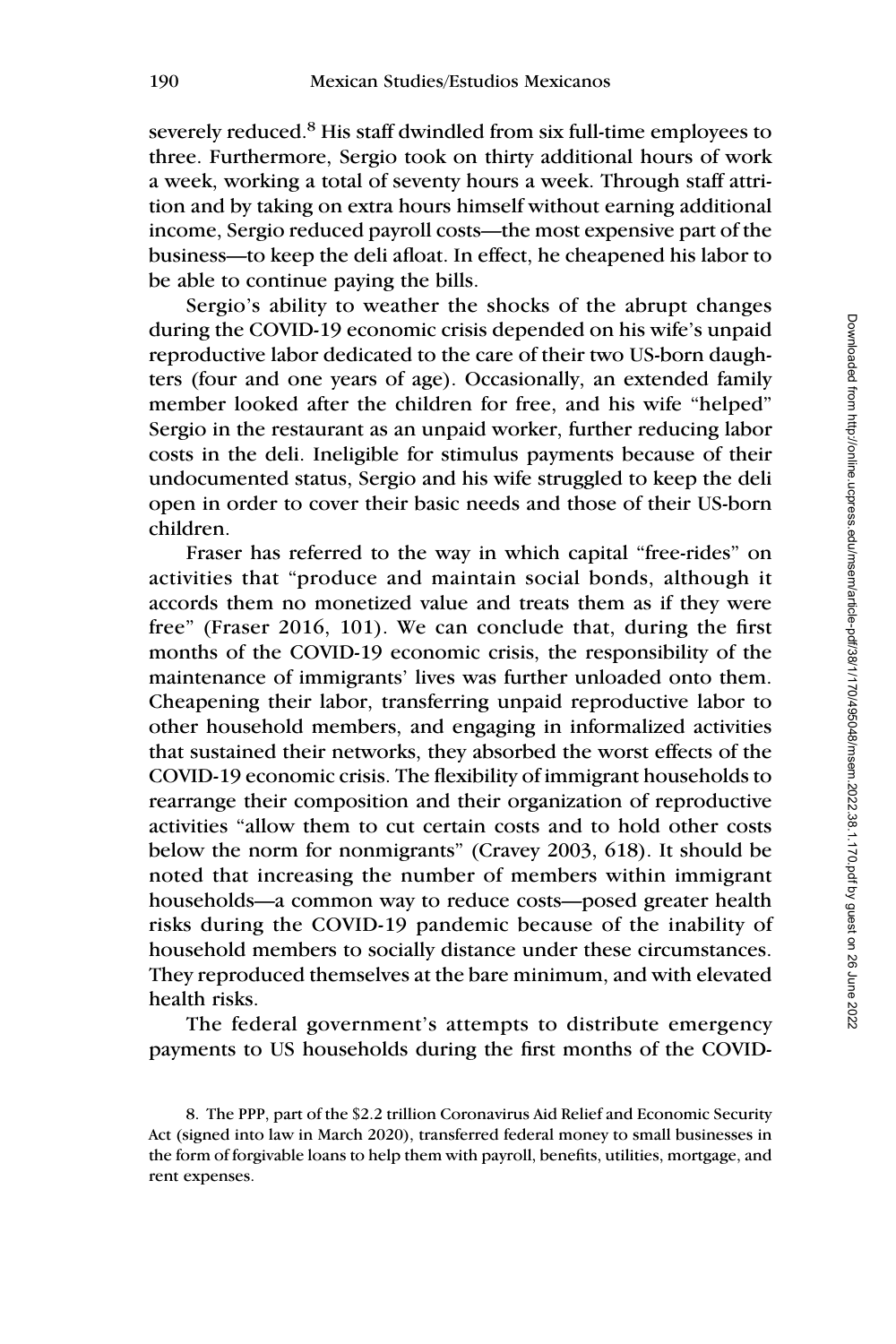19-induced economic crisis bypassed many citizens and immigrants. Immigrants who paid taxes yet did not have a Social Security Number (available to citizens and some immigrants), like Clara's husband and Sergio, were ineligible for the payments. Furthermore, US citizens with a Social Security Number who filed taxes with their spouses without a Social Security Number, and any dependent children, were also ineligible for the first and second rounds of payments in 2020. In all, 9.9 million undocumented migrants were excluded, 3.7 million children, and 1.7 million spouses, many of whom are US citizens or have authorization to be in the country (Chishti and Bolter 2020). It was not until 2021, when the American Rescue Plan Act was signed into law, that these 5.4 million US citizens or authorized immigrants were eligible for the third, and final, round of stimulus checks. Furthermore, even though many contributed to the unemployment insurance fund, undocumented workers were ineligible for federal unemployment benefits. These measures illustrate how immigration status continues to be a potent mechanism to differentiate the working classes (Mezzadra and Neilson 2013), attempting to create divisions, fragment interests, and destroy solidarity.

## Conclusions

According to our preliminary observations, the effects of the COVID-19 economic and health crisis were far greater for immigrants from Pahuatlán and Zapotitlán in central Mexico than the effects of the Great Recession. Social-distancing measures during the first wave of the pandemic (March–June 2020) profoundly disrupted employment for service workers in restaurants, bars, personal care, and in domestic cleaning and care work. High unemployment rates among service workers revealed how the COVID-19 crisis upset the circuits of social reproduction far more than the Great Recession. Through this situation, the precarity created through the substitution of women's reproductive labor with low-income, racialized immigrant labor is made visible. The dependency on casual, part-time feminized labor for social reproduction to mitigate the "crisis of care" is part of the conditions through which accumulation has been sustained by the globalizing financialized capitalism of the present era (Fraser 2017, 25).

Immigrants and US-born laborers involved in social-reproductive labor had hours reduced and lost their jobs or their clients. Preparing and selling food from their homes, taking in additional household members, relying on food donations, and other measures allowed immigrant and mixed-status households to cut costs and weather the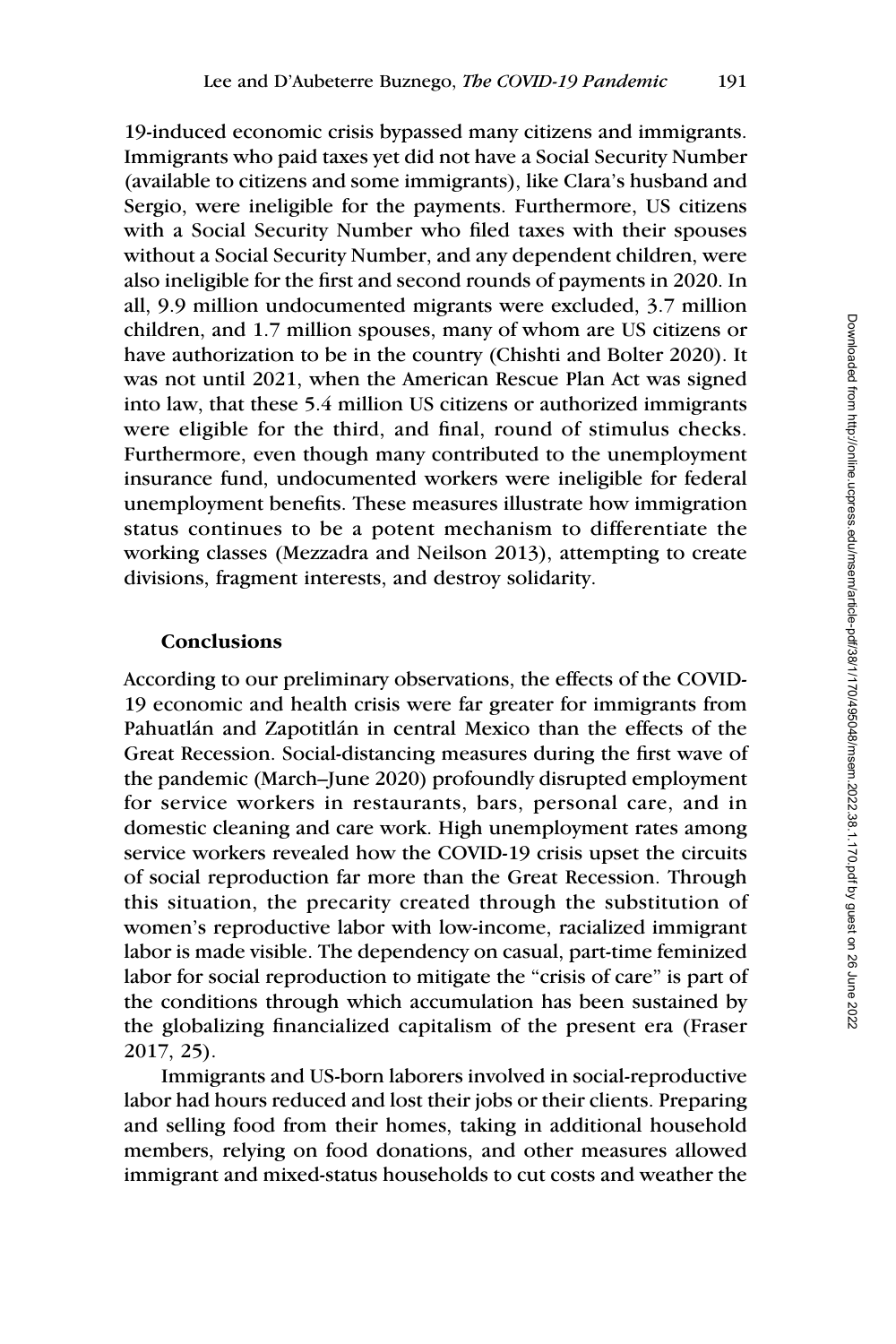crisis. Leaning heavily on the solidarity of kinship, friendship, and ethnic relationships, these cost-reducing actions cheapened immigrants' labor in relation to capital (Bhattacharya 2019; Cravey 2003; cf. Narotzky 2015). This ability to reproduce themselves and their dependents at a minimum level of their needs, one that is well below the standards of life of US-born workers, may explain the lack of organization and widespread protests demanding greater support for social-reproductive life-sustaining activities. The lack of unrest among the immigrants excluded from government support during the pandemic allows capital to "free ride" (Fraser 2016, 101) on the social-reproductive labor that maintains immigrant life, despite how minimized these life activities may be given the high rates of lost income and jobs. Reproducing themselves at a minimum, immigrants mitigated capital's destabilizing tendencies.

Immigrants are rewarded very poorly for these capital-sustaining efforts. Instead, the administration of former US president Donald Trump had pursued extremely harsh anti-immigrant policies, using inflammatory language and stirring up xenophobic sentiment. The message of the undeservingness of immigrants is countered by significant resistance from immigrant-rights groups who view migration as a human right and underscore the positive contribution immigrants make to the country. The need for immigrant labor, especially the "essential" labor required to fight the pandemic, ran counter to the anti-immigrant fervor embraced by Trump and his base. The gap between the idea that immigration policy regulates labor for capital and the political goals of anti-immigrant politicians to stir up "ingroup" sentiment and political support at the cost of creating deep divisions in society was particularly stark during the COVID-19 pandemic. These colliding logics and the unresolved contradictions they create—in the absence of serious immigration reform—left immigrant and mixed-status Pahuatecan and Zapotitecan families to confront the first few months of the pandemic with very little support.

#### References

- Appendini, K. 2001. De la milpa a los tortibonos: La restructuración de la política alimentaria en México. Mexico City: El Colegio de México, Centro de Estudios Económicos, Instituto de Investigaciones de las Naciones Unidas para el Desarrollo Social.
- Arroyo-Alejandre, J., S. Berumen-Sandoval, and D. Rodríguez-Álvarez. 2010. "Nuevas tendencias de largo plazo de la emigración de mexicanos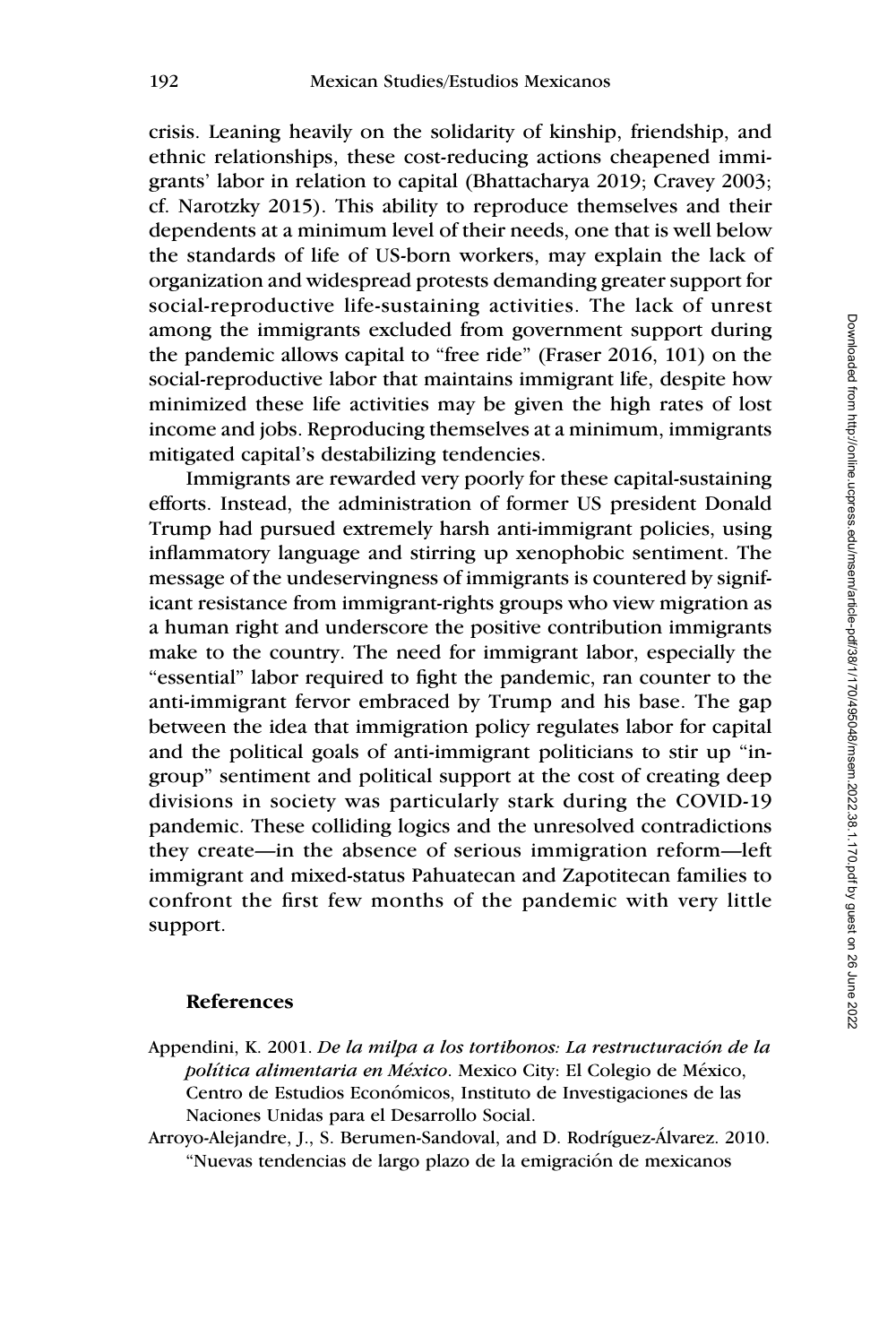a Estados Unidos y sus remesas." Papeles de Poblacion, CIEAP/UAEM 16  $(63): 9-48.$ 

- BBVA Bancomer and CONAPO. 2014. Yearbook of Migration and Remittances. Mexico City: BBVA Bancomer and Consejo Nacional de Población.
- Bhattacharya, T. 2017. "Introduction: Mapping Social Reproduction Theory." In Social Reproduction Theory: Remapping Class, Recentering Oppression, edited by Tithi Bhattacharya, 1–20. London: Pluto. ———. 2019. "From the Production of Value to the Valuing of
	- Reproduction." In Capitalism: Concept, Idea, Image: Aspects of Marx's Capital Today, edited by P. Osborne, É. Alliez, and E.-J. Russell, 105–20. London: CRMEP Books.
- Binford, L., ed. 2004. La economía política de la migración internacional en Puebla y Veracruz: Siete estudios de caso. Puebla: Benemérita Universidad Autónoma de Puebla, Instituto de Ciencias Sociales y Humanidades.
- Bureau of Economic Affairs. 2020. "Gross Domestic Product, Third Quarter 2020 (Advance Estimate)." October 29, 2020. [https://www.bea.gov/](https://www.bea.gov/news/2020/gross-domestic-product-third-quarter-2020-advance-estimate) [news/2020/gross-domestic-product-third-quarter-2020-advance](https://www.bea.gov/news/2020/gross-domestic-product-third-quarter-2020-advance-estimate)[estimate.](https://www.bea.gov/news/2020/gross-domestic-product-third-quarter-2020-advance-estimate)
- Carbonella, A., and S. Kasmir. 2014. "Introduction: Toward a Global Anthropology of Labor." In Blood and Fire: Toward a Global Anthropology of Labor, edited by Carbonella and Kasmir, 1–29. New York: Berghahn Books.
- Chavez, L. 2008. The Latino Threat: Constructing Immigrants, Citizens, and the Nation. Stanford, CA: Stanford University Press.
- Chishti, M., and J. Bolter. 2020. "Vulnerable to COVID-19 and in Frontline Jobs, Immigrants Are Mostly Shut Out of U. S. Relief." Migration Policy Institute, April 24, 2020. [https://www.migrationpolicy.org/article/](https://www.migrationpolicy.org/article/covid19-immigrants-shut-out-federal-relief) [covid19-immigrants-shut-out-federal-relief.](https://www.migrationpolicy.org/article/covid19-immigrants-shut-out-federal-relief)
- Corkery, S., and M. Maheshwari. 2020. "As School Begins, Mothers Working Retail Jobs Feel Extra Burden." New York Times, September 21, 2020. [https://www.nytimes.com/2020/09/21/business/coronavirus-retail](https://www.nytimes.com/2020/09/21/business/coronavirus-retail-workers-mothers.html)[workers-mothers.html.](https://www.nytimes.com/2020/09/21/business/coronavirus-retail-workers-mothers.html)
- Cravey, A. J. 2003. "Toque una ranchera, por favor." Antipode 35 (3): 603–21. [https://doi.org/10.1111/1467-8330.00341.](https://doi.org/10.1111/1467-8330.00341)
- Dalla Costa, M., and S. James. 1997. "Women and the Subversion of the Community." In Materialist Feminism: A Reader in Class, Difference, and Women's Lives, edited by R. Hennessy and C. Ingraham, 40–53). New York: Routledge.
- D'Aubeterre Buznego, M. E., A. E. Lee, and M. L. Rivermar Pérez. 2020. Class, Gender and Migration: Return Flows between Mexico and the United States in Times of Crisis. London: Routledge.
- De Genova, N. P. 2002. "Migrant 'Illegality' and Deportability in Everyday Life." Annual Review of Anthropology 31 (1):  $419-47$ . [https://doi.org/10.](https://doi.org/10.1146/annurev.anthro.31.040402.085432) [1146/annurev.anthro.31.040402.085432.](https://doi.org/10.1146/annurev.anthro.31.040402.085432)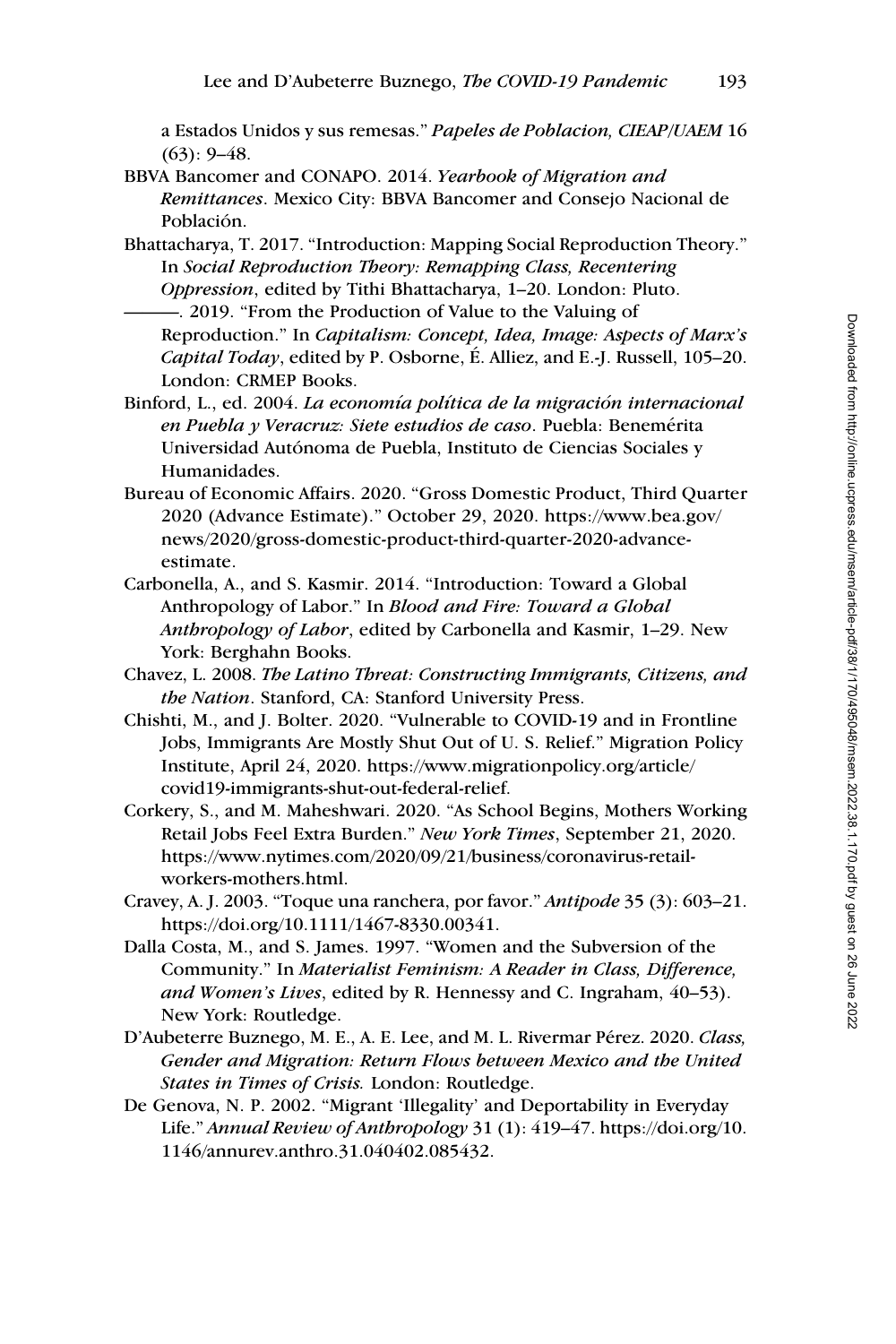- Duffy, M. 2007. "Doing the Dirty Work: Gender, Race, and Reproductive Labor in Historical Perspective." Gender and Society 21 (3): 313-36. <https://doi.org/10.1177/0891243207300764>.
- Ehrenreich, B., and A. R. Hochschild. 2003. Global Woman: Nannies, Maids and Sex Workers in the New Economy. New York: Metropolitan Books.
- Escobar Latapí, A. 1993. "The Connection at Its Source: Changing Socioeconomic Conditions and Migration Patterns." In The California-Mexico Connection, edited by A. F. Lowenthal and K. Burgess, 66–81. Stanford, CA: Stanford University Press.
- Fitting, E. 2011. The Struggle for Maize: Campesinos, Workers and Transgenic Corn in the Mexican Countryside. Durham, NC: Duke University Press.
- Fraser, N. 2014. "Behind Marx's Hidden Abode: For an Expanded Conception of Capitalism." New Left Review 86:55–72.
- -. 2016. "Contradictions of Capital and Care." New Left Review 100:99-117.
	- ———. 2017. "Crises of Care? On the Social-Reproductive Contradictions of Contemporary Capitalism." In Social Reproduction Theory, Remapping Class, Recentering Oppression, edited by T. Bhattacharya, 19–36. London: Pluto.
- Garrido, A. 2004. "De la caña a la Gran Manzana: El trasfondo de la migración internacional en zonas cañeras rurals del centro de Veracruz." In Binford 2004, 103–36.
- Goldberg, E. 2020. "The Pandemic's Setbacks for Working Moms." New York Times, July 2, 2020. [https://www.nytimes.com/2020/07/02/insider/virus](https://www.nytimes.com/2020/07/02/insider/virus-working-moms.html)[working-moms.html](https://www.nytimes.com/2020/07/02/insider/virus-working-moms.html).
- Goldstein, D., and C. Alonso-Bejarano. 2017. "E-Terrify: Securitized Immigration and Biometric Surveillance in the Workplace." Human Organization 76 (1): 1–14.
- Grose, J. 2020. "They Go to Mommy First: How The Pandemic Is Disproportionately Disrupting Mothers' Careers." New York Times, July 15, 2020. [https://www.nytimes.com/2020/07/15/parenting/working](https://www.nytimes.com/2020/07/15/parenting/working-moms-coronavirus.html)[moms-coronavirus.html](https://www.nytimes.com/2020/07/15/parenting/working-moms-coronavirus.html).
- Hanson, D., H. Koball, K. Fortuny, and A. Chaudry. 2014. Low-Income Immigrant Families' Access to SNAP and TANF. Washington, DC: Urban Institute. [https://www.urban.org/sites/default/files/publication/33546/](https://www.urban.org/sites/default/files/publication/33546/2000013-Low-Income-Immigrants-Families-Access-to-SNAP-and-TANF.pdf) [2000013-Low-Income-Immigrants-Families-Access-to-SNAP-and-TANF.](https://www.urban.org/sites/default/files/publication/33546/2000013-Low-Income-Immigrants-Families-Access-to-SNAP-and-TANF.pdf) [pdf.](https://www.urban.org/sites/default/files/publication/33546/2000013-Low-Income-Immigrants-Families-Access-to-SNAP-and-TANF.pdf)

Harvey, D. 2003. The New Imperialism. Oxford: Oxford University Press.

- Heyman, J. M. 2014. "'Illegality' and the U.S.-Mexico Border: How It Is Produced and Resisted." In Constructing Immigrant "Illegality": Critiques, Experiences, and Responses, edited by C. Menjivar and D. Kanstroom, 111–35. New York: Cambridge University Press.
- INEGI (Instituto Nacional de Estadística y Geografía). 1990. XI Censo general de población y vivienda 1990. [https://www.inegi.org.mx/programas/](https://www.inegi.org.mx/programas/ccpv/1990/) [ccpv/1990/.](https://www.inegi.org.mx/programas/ccpv/1990/)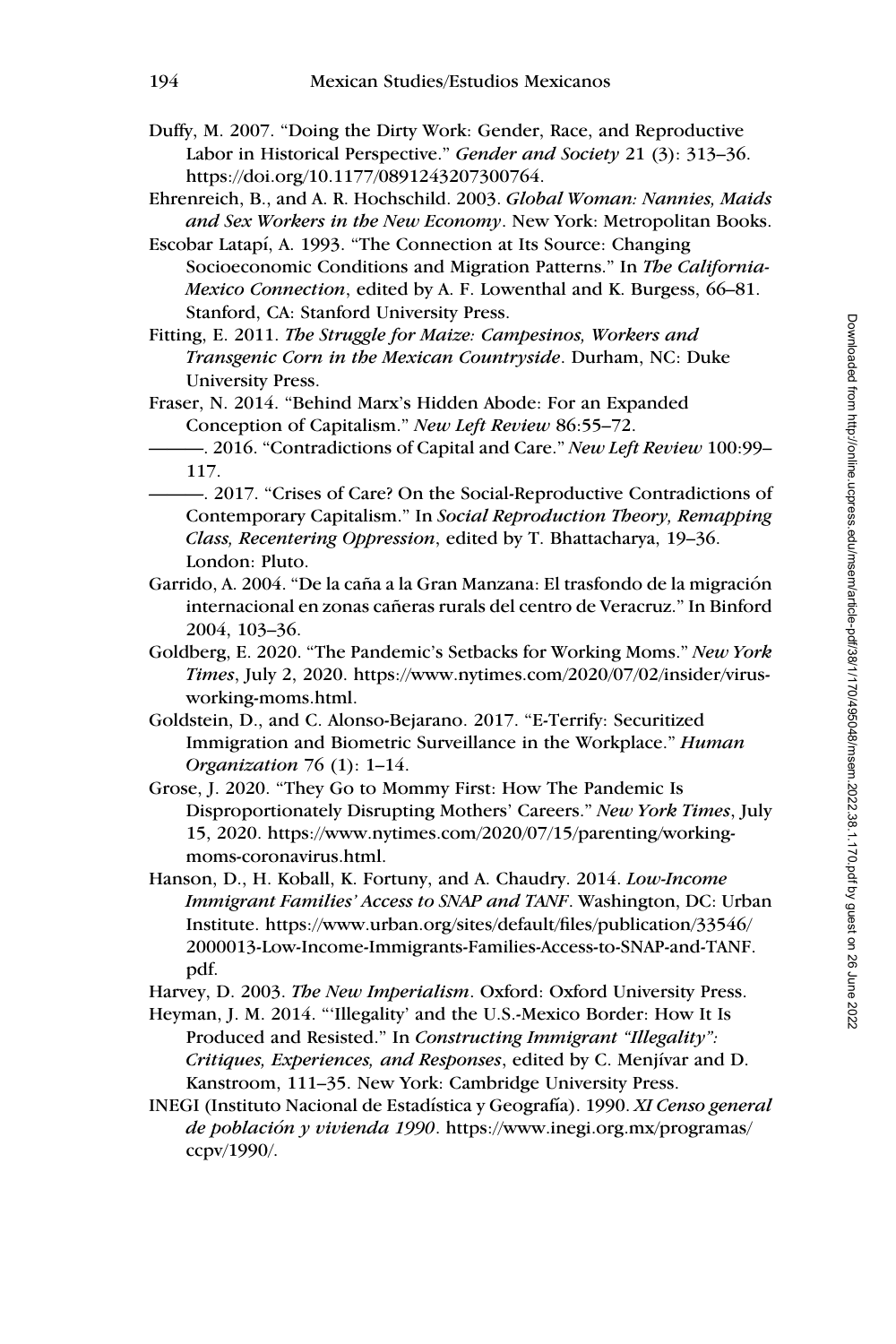- 2000. XII Censo general de población y vivienda 2000. [https://www.](https://www.inegi.org.mx/programas/ccpv/2000/) [inegi.org.mx/programas/ccpv/2000/.](https://www.inegi.org.mx/programas/ccpv/2000/)

- $\sim$  2010. Censo de población y vivienda 2010. [http://www.inegi.org.mx/](http://www.inegi.org.mx/sistemas/microdatos2/default2010.aspx) [sistemas/microdatos2/default2010.aspx.](http://www.inegi.org.mx/sistemas/microdatos2/default2010.aspx)
- Kalb, D. 2015. "Introduction: Class and the New Anthropological Holism." In Anthropologies of Class: Power, Practice and Inequality, edited by J. G. Carrier and Kalb, 1–27. Cambridge: Cambridge University Press.
- Kofman, E., and P. Raghuram. 2015. Gendered Migrations and Global Social Reproduction. London: Palgrave MacMillan. [https://doi.org/10.1057/](https://doi.org/10.1057/9781137510143) [9781137510143.](https://doi.org/10.1057/9781137510143)
- Levine, E. 2015. "Why Did Mexico–United States Migration Begin to Decrease in 2008?" Problemas del Desarrollo 46 (182): 1–15.
- Li Ng, J. J. 2020. "Mexico: Remittances in the Time of COVID-19; Hypothesis and Different Effects by Region." BBVA Research, August 3, 2020. [https://](https://www.bbvaresearch.com/en/publicaciones/mexico-remittances-in-times-of-covid-19-hypotheses-and-differentiated-effects-by-region/) [www.bbvaresearch.com/en/publicaciones/mexico-remittances-in-times](https://www.bbvaresearch.com/en/publicaciones/mexico-remittances-in-times-of-covid-19-hypotheses-and-differentiated-effects-by-region/)[of-covid-19-hypotheses-and-differentiated-effects-by-region/.](https://www.bbvaresearch.com/en/publicaciones/mexico-remittances-in-times-of-covid-19-hypotheses-and-differentiated-effects-by-region/)
- Marchand, M. H., and A. S. Runyan. 2011. Gender and Global Restructuring: Sightings, Sites and Resistances. 2nd ed. London: Routledge.
- Martínez, D. E., J. Slack, and R. Martínez-Schuldt. 2018. "The Rise of Mass Deportation in the United States." In The Handbook of Race, Ethnicity, Crime, and Justice, 1st ed., edited by R. Martínez Jr., M. E. Hollis, and J. I. Stowell, 173–201. Hoboken, NJ: John Wiley & Sons. [https://doi.org/10.](https://doi.org/10.1002/9781119113799.ch8) [1002/9781119113799.ch8](https://doi.org/10.1002/9781119113799.ch8).
- Massey, D. S. 2012. "The Great Decline in American Immigration?" Pathways, Fall, 9–13. [http://www.stanford.edu/group/scspi/\\_media/pdf/pathways/](http://www.stanford.edu/group/scspi/_media/pdf/pathways/fall_2012/Pathways_Fall_2012 _Massey.pdf) fall 2012/Pathways Fall 2012 Massey.pdf.
- Mestries, F. 2013. "Los migrantes de retorno ante un futuro incierto." Sociológica 28 (78): 171-212. [http://www.scielo.org.mx/pdf/soc/](http://www.scielo.org.mx/pdf/soc/v28n78/v28n78a6.pdf) [v28n78/v28n78a6.pdf.](http://www.scielo.org.mx/pdf/soc/v28n78/v28n78a6.pdf)
- Mezzadra, S., and B. Neilson. 2013. Border as Method, or The Multiplication of Labor. Durham, NC: Duke University Press.
- Narotzky, S. 2015. "The Payoff of Love and the Traffic of Favours: Reciprocity, Social Capital and the Blurring of Value Realms in Flexible Capitalism." In Flexible Capitalism: Exchange and Ambiguity at Work, edited by J. Kjaerulff, 173–206. New York: Berghahn Books.
- Oso, L., and N. Ribas-Mateos. 2013. "An Introduction to a Global and Development Perspective: A Focus on Gender, Migration and Transnationalism." In The International Handbook on Gender, Migration and Transnationalism, edited by Oso and Ribas-Mateos, 1–35. Cheltenham, UK: Edward Elgar. [https://doi.org/10.4337/](https://doi.org/10.4337/9781781951477) [9781781951477.](https://doi.org/10.4337/9781781951477)
- Otero, G. 2011. "Neoliberal Globalization, NAFTA, and Migration: Mexico's Loss of Food and Labor Sovereignty." *Journal of Poverty* 15 (4): 384– 402. [https://doi.org/10.1080/10875549.2011.614514.](https://doi.org/10.1080/10875549.2011.614514)
- Parreñas, R. S. 2001. Servants of Globalization: Women, Migration and Domestic Work. Stanford, CA: Stanford University Press.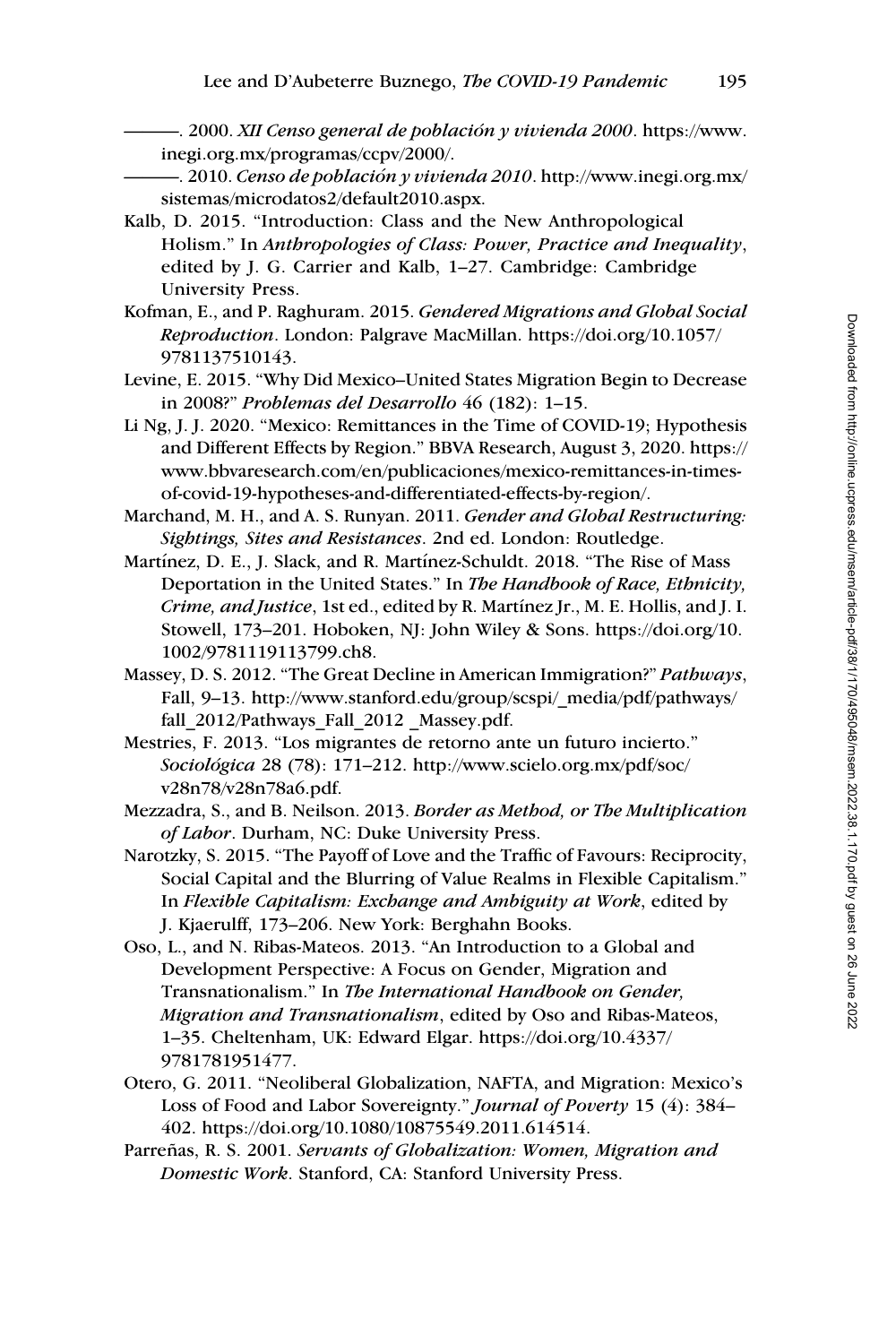- Passel, J., and D. Cohn. 2019. "Mexicans Decline to Less Than Half the U.S. Unauthorized Immigrant Population for the First Time." Pew Research Center, June 12, 2019. [https://www.pewresearch.org/fact-tank/2019/06/](https://www.pewresearch.org/fact-tank/2019/06/12/us-unauthorized-immigrant-population-2017/) [12/us-unauthorized-immigrant-population-2017/](https://www.pewresearch.org/fact-tank/2019/06/12/us-unauthorized-immigrant-population-2017/).
- Passel, J., D. Cohn, and A. Gonzalez-Barrera. 2012. "Net Migration from Mexico Falls to Zero—and Perhaps Less." Pew Research Center, April 23, 2012. [http://www.pewhispanic.org/2012/04/23/net-migration-from](http://www.pewhispanic.org/2012/04/23/net-migration-from-mexico-falls-to-zero-and-perhaps-less/)[mexico-falls-to-zero-and-perhaps-less/.](http://www.pewhispanic.org/2012/04/23/net-migration-from-mexico-falls-to-zero-and-perhaps-less/)
- Pew Research Center. 2011. "The Mexican-American Boom: Births Overtake Immigration." July 14, 2011. [https://www.pewresearch.org/hispanic/](https://www.pewresearch.org/hispanic/2011/07/14/the-mexican-american-boom-brbirths-overtake-immigration/) [2011/07/14/the-mexican-american-boom-brbirths-overtake](https://www.pewresearch.org/hispanic/2011/07/14/the-mexican-american-boom-brbirths-overtake-immigration/)[immigration/](https://www.pewresearch.org/hispanic/2011/07/14/the-mexican-american-boom-brbirths-overtake-immigration/).
- Rubio, B. 2008. "De la crisis hegemónica y financiera a la crisis alimentaria: Impacto sobre el campo mexicano." Argumentos 21 (57): 35–52.
- Rus, D. L., and J. Rus. 2014. "Trapped behind the Lines: The Impact of Undocumented Migration, Debt, and Recession on a Tsotsil Community of Chiapas, Mexico, 2002–2012." Latin American Perspectives 41 (3): 154–77. [https://doi.org/10.1177/0094582X14527718.](https://doi.org/10.1177/0094582X14527718)
- Sassen, S. 1998. "America's Immigration 'Problem.'" In Globalization and Its Discontents: Essays on the New Mobility of People and Money, 31–54. New York: New Press.
- Secretaria de Industria y Comercio. 1963. VII Censo general de población, 1960: Localidades de la República por entidades federativas  $y$  municipios. Vol. 2. Mexico City: Estados Unidos Mexicanas-Secretaria de Industria y Comercio, Direccion General de Estadística.

-. 1973. IX Censo general de poblacion, 1970: Localidades por entidad federativa y municipio con algunas caracteristicas de su población y vivienda. Vol. 3, Puebla a Zacatecas. Mexico City: Estados Unidos Mexicanos-Secretaria de Industria y Comercio, Direccion General de Estadística.

- Sider, G. 2006. "The Production of Race, Locality, and State: An Anthropology." Antropologica 48 (2): 247–63.
- Slack, J., D. Martínez, A. Lee, and S. Whiteford. 2016. "The Geography of Border Militarization: Violence, Death and Health in Mexico and the United States." Journal of Latin American Geography 15 (1): 7–32. [https://doi.org/10.1353/lag.2016.0009.](https://doi.org/10.1353/lag.2016.0009)
- Smith, G. 2011. "Selective Hegemony and Beyond-Populations with 'No Productive Function': A Framework for Enquiry." Identities: Global Studies in Culture and Power 18:2–38.
- US Bureau of Labor Statistics. 2020a. "Durham, NC Area Economic Summary." August 3, 2020. [https://stats.bls.gov/regions/southeast/](https://stats.bls.gov/regions/southeast/summary/blssummary_durham.pdf) [summary/blssummary\\_durham.pdf](https://stats.bls.gov/regions/southeast/summary/blssummary_durham.pdf).

———. 2020b. "New York City Economic Summary." August 14, 2020. [https://www.bls.gov/regions/new-york-new-jersey/summary/](https://www.bls.gov/regions/new-york-new-jersey/summary/blssummary_newyorkcity.pdf) [blssummary\\_newyorkcity.pdf.](https://www.bls.gov/regions/new-york-new-jersey/summary/blssummary_newyorkcity.pdf)

US Department of Agriculture. 2011. Supplemental Nutrition Assistance Program Guidance on Non-Citizen Eligibility. June 2011. [https://www.](https://www.nilc.org/wp-content/uploads/2019/05/Non-Citizen_Guidance_063011.pdf)